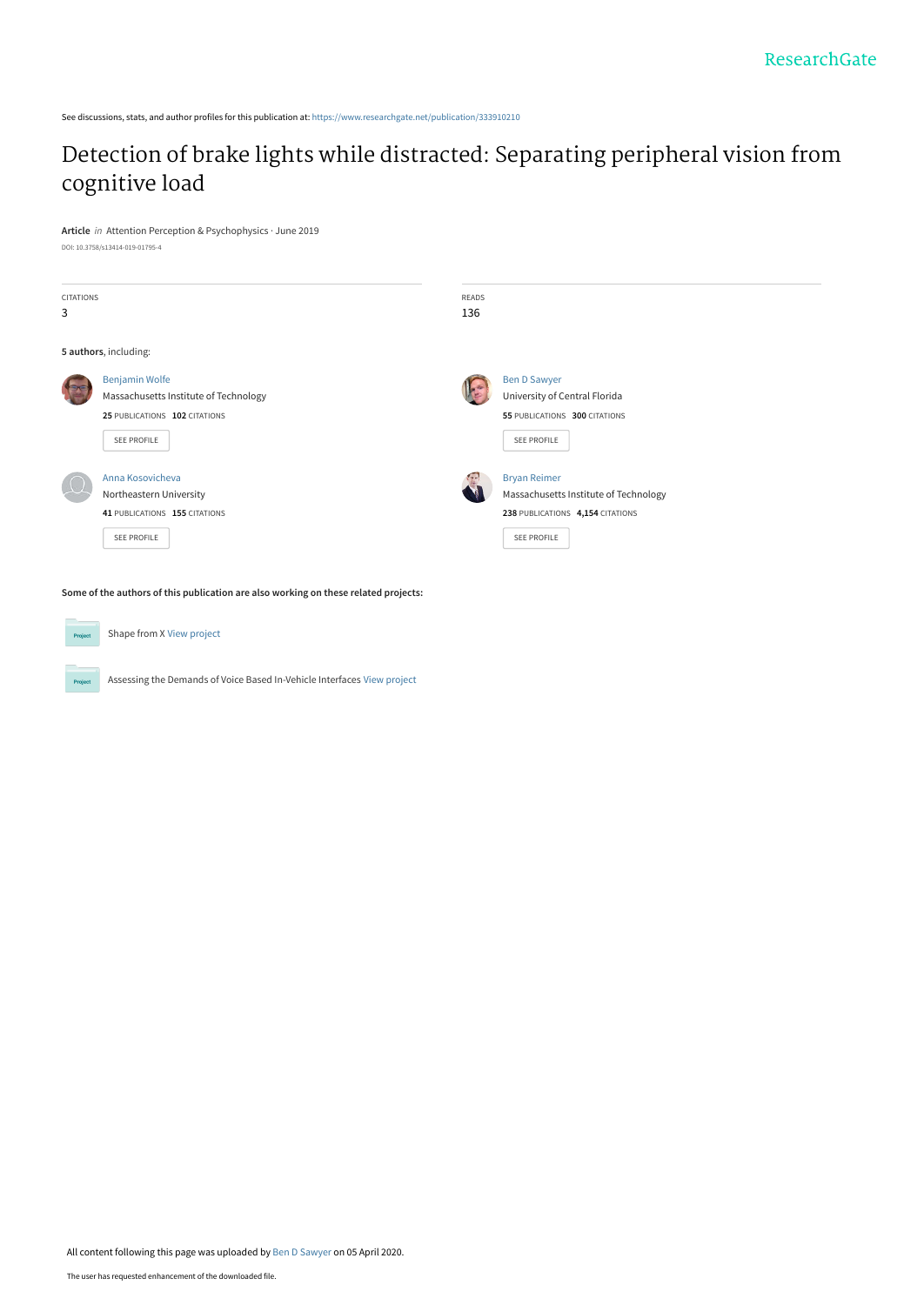# Detection of brake lights while distracted: Separating peripheral vision from cognitive load



Benjamin Wolfe<sup>1</sup> · Ben D. Sawyer<sup>2,3</sup> · Anna Kosovicheva<sup>4</sup> · Bryan Reimer<sup>2</sup> · Ruth Rosenholtz<sup>1,5</sup>

 $\odot$  The Psychonomic Society, Inc. 2019 Published online: 20 June 2019

### Abstract

Drivers rarely focus exclusively on driving, even with the best of intentions. They are distracted by passengers, navigation systems, smartphones, and driver assistance systems. Driving itself requires performing simultaneous tasks, including lane keeping, looking for signs, and avoiding pedestrians. The dangers of multitasking while driving, and efforts to combat it, often focus on the distraction itself, rather than on how a distracting task can change what the driver can perceive. Critically, some distracting tasks require the driver to look away from the road, which forces the driver to use peripheral vision to detect drivingrelevant events. As a consequence, both looking away and being distracted may degrade driving performance. To assess the relative contributions of these factors, we conducted a laboratory experiment in which we separately varied cognitive load and point of gaze. Subjects performed a visual 0-back or 1-back task at one of four fixation locations superimposed on a real-world driving video, while simultaneously monitoring for brake lights in their lane of travel. Subjects were able to detect brake lights in all conditions, but once the eccentricity of the brake lights increased, they responded more slowly and missed more braking events. However, our cognitive load manipulation had minimal effects on detection performance, reaction times, or miss rates for brake lights. These results suggest that, for tasks that require the driver to look off-road, the decrements observed may be due to the need to use peripheral vision to monitor the road, rather than due to the distraction itself.

Keywords Attention . Scene perception . Visual perception

Safe driving demands continual visual awareness of the environment around the vehicle. Distraction can impact both the driver's level of awareness and ability to maintain operational control. Nearly any task that distracts a driver has negative consequences for safe vehicle operation (Victor et al., [2015](#page-15-0); K. Young & Regan, [2007\)](#page-16-0). Although much of the work in driver distraction has explained the dangers of distraction in terms of drivers' need to divide their attention (Strayer & Drews, [2007](#page-15-0); Strayer et al., [2015](#page-15-0)), some recent work has suggested a more complex account (Seaman et al., [2017\)](#page-15-0). In

 $\boxtimes$  Benjamin Wolfe [bwolfe@mit.edu](mailto:bwolfe@mit.edu)

<sup>1</sup> Computer Science and Artificial Intelligence Laboratory, Massachusetts Institute of Technology, Cambridge, MA, USA

- <sup>2</sup> AgeLab, Massachusetts Institute of Technology, Cambridge, MA, USA
- <sup>3</sup> Department of Industrial Engineering, University of Central Florida, Orlando, FL, USA
- <sup>4</sup> Department of Psychology, Northeastern University, Boston, MA, USA

exploring the question of distraction, it is important to consider how the driver's perception of the environment changes as a consequence of the distracting task, since many such tasks (e.g., changing the radio station, responding to a text message, or looking at directions on a smartphone) require the driver to move the point of gaze away from the forward roadway. These tasks inherently require drivers to use peripheral vision, which may put them at a disadvantage when it comes to noticing changes on the road ahead (Wolfe, Dobres, Rosenholtz, & Reimer, [2017\)](#page-15-0).

Therefore, our goal in this work was to disentangle the perceptual and attentional factors in distracted driving. To do this, we needed to consider how distraction had been studied in this context. Previous work in this area can be classified into three general approaches. The first is to distract the driver with a driving-irrelevant task in the periphery (e.g., detecting a colored dot imposed on the scene) and to measure how this peripheral distractor impacts driving-relevant behavior (cf. Bian, Kang, & Andersen, [2010](#page-14-0); Crundall, Underwood, & Chapman, [2002](#page-14-0); Miura, [1986](#page-14-0)). Focusing on driving-relevant behavior, such as staying in the correct lane, is sensible, but in these experiments, the driver is free to view the road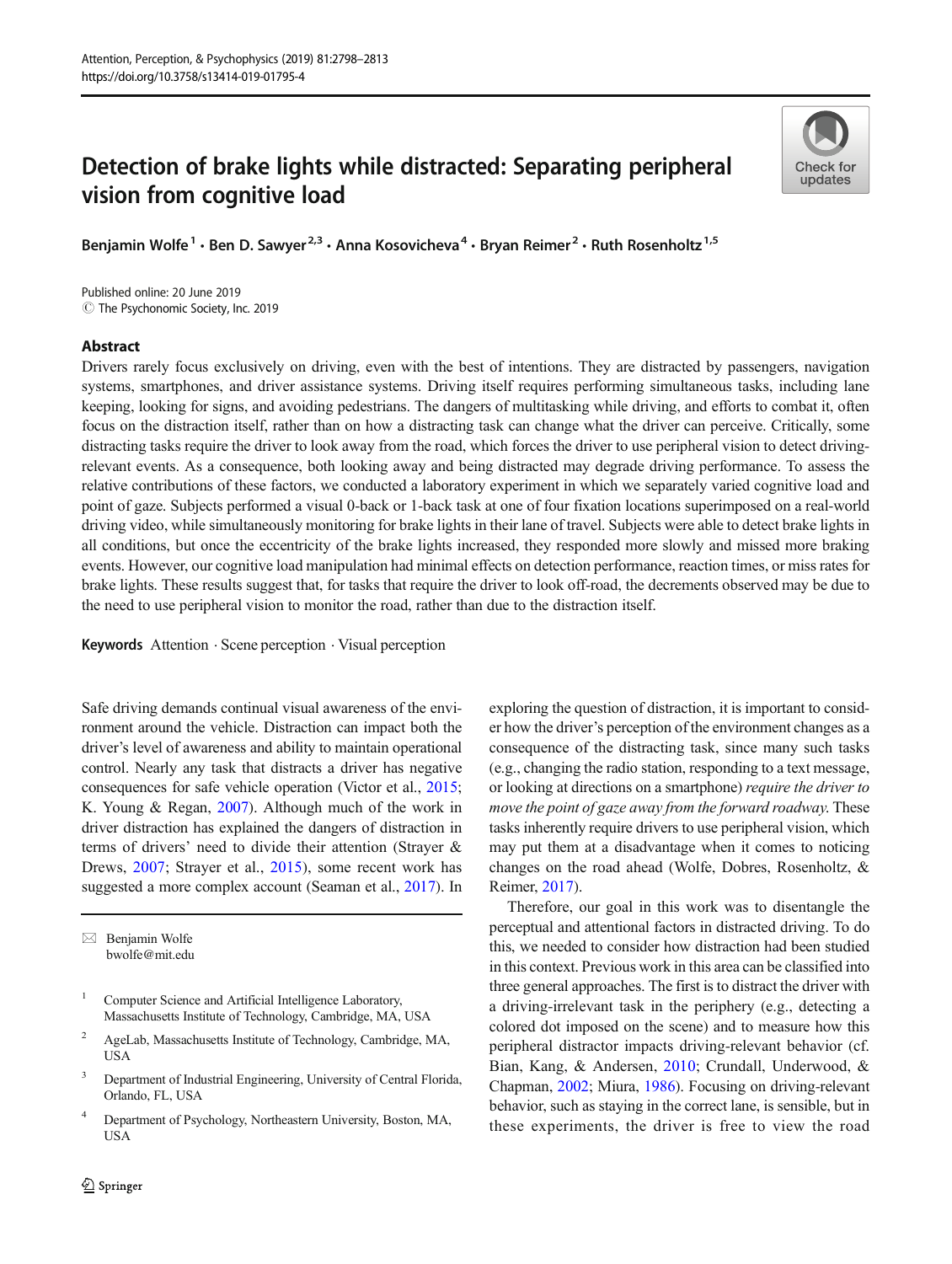environment centrally and has no reason to allocate resources to a task that isn't relevant to driving. A second approach is to place the driving-relevant targets in the periphery (e.g., by instructing participants to fixate the dashboard), without manipulating cognitive load (Lamble, Laakso, & Summala, [1999](#page-14-0); Yoshitsugu, Ito, & Asoh, [2000](#page-15-0)). This addresses the perceptual question we are interested in, without considering the impact of distraction. A third approach, and the one used in the present study, is to set the driver a driving-relevant detection task in the periphery—for instance, detecting brake lights—and to manipulate their level of distraction with an irrelevant task at fixation. This allows the experimenter to separate the impact of cognitive load from the *perceptual* consequences of the driver relying on more eccentric vision (i.e., stimuli farther away from the current point of gaze). Perhaps the most relevant work in this area has been by Cooper and colleagues, who considered the operational consequences (e.g., the impact on vehicle control) of requiring drivers to acquire relevant information peripherally, but they did not use perceptual measures, such as drivers' accuracy in detecting brake lights (Cooper, Medeiros-Ward, & Strayer, [2013\)](#page-14-0). Therefore, our question remains unanswered: For tasks that require drivers to look away from the road, to what extent is increased cognitive load, as compared to increased eccentricity, responsible for drivers' failures to notice driving-relevant changes in their environment?

To discuss the existing literature in this area in more detail, we first consider tasks that require subjects to detect drivingirrelevant targets. These tasks are often interpreted as supporting a reduction in drivers' ability to monitor the road environment, even though the tasks are orthogonal to the task of driving. For example, Miura's [\(1986\)](#page-14-0) study placed drivers in a simulator and asked them to detect transiently presented peripheral stimuli, irrelevant to the driving task, while driving the simulator. Drivers were slower to report more eccentric targets, depending on the environment and the load it imposed, and could only maintain a given level of performance if the irrelevant targets were presented more centrally (Miura, [1986\)](#page-14-0). Crundall et al. [\(2002\)](#page-14-0) reported analogous results in a desktop experiment, using clips of road video and a task that required subjects to detect irrelevant eccentric stimuli superimposed on the video. These researchers also observed reduced detection performance for the irrelevant stimuli as a function of demand, although this was attenuated by driver experience. Echoing these results, Bian et al. ([2010](#page-14-0)) performed a similar task using simulated road video and a superimposed irrelevant detection task, and found a similar reduction in peripheral detection performance under load. This approach, of relying on task-irrelevant targets in driving, has been widely adopted in driving research in the form of peripheral detection tasks, or PDTs (Martens & van Winsum, [2000\)](#page-14-0), in which a single light is placed on the dashboard, and the driver is asked to report when it illuminates, as a measure

of perception and attention. However, the decrements observed by Bian, Crundall, and Miura, respectively, are not in complete agreement with research focused on detecting and responding to driving-relevant changes in the environment, as opposed to detecting stimuli that can be ignored without operational consequences, such as flashed lights in the periphery.

A smaller body of work has investigated the question of what drivers can perceive *of the road scene* when they move their eyes away from the forward road—that is, what *driving*relevant changes they can pick up on with peripheral vision. Perhaps the best known work in this area is by Lamble et al. [\(1999\)](#page-14-0), who asked drivers to maintain fixation at a range of different locations within a vehicle, while following a lead vehicle on-road and detecting when that vehicle braked. Drivers in this experiment who had to use peripheral vision to monitor the lead vehicle performed significantly worse than when they were able to look at the road ahead. Similar work, which also required subjects to detect other vehicles on the road, was done to determine the safest position for center console displays—that is, how low or high a built-in global positioning system (GPS) device should be mounted (Yoshitsugu et al., [2000](#page-15-0)). Yoshitsugu and colleagues found that lower mounting positions, which forced the driver to rely on more peripheral visual input to monitor the scene, reduced the driver's ability to detect other vehicles on the road. Both studies used driving-relevant peripheral tasks, since drivers needed to notice what the vehicle ahead of them did, but the fixation tasks only ensured a specific point of gaze, rather than, for example, manipulating the difficulty of the fixation task and additionally examining the impact of cognitive load on peripheral detection.

The study that has come closest to our question is one by Cooper et al. [\(2013\)](#page-14-0), in which they examined performance on a driving-relevant task (controlling a simulated vehicle) while changing the fixation position and manipulating the difficulty of a driving-irrelevant secondary task. Interestingly, and in contrast to research that has examined the effect of cognitive load on detecting driving-irrelevant stimuli (cf. the work of Bian, Miura, and Crundall, as we have just discussed), they found an improvement in lane-keeping performance under higher levels of cognitive load. Although their results don't directly address what drivers can perceive with peripheral vision while distracted, they do suggest that drivers can use the information they do acquire to maintain (and even improve) control. Tangentially related to this body of work is a study by Gaspar et al. [\(2016](#page-14-0)) on the gaze-contingent Useful Field of View. They aimed to assess drivers' ability to identify peripherally presented stimuli as they controlled a simulated vehicle, with these stimuli presented at different eccentricities, but always relative to where the driver was currently looking and under different levels of cognitive load. Although this would seem to address the gap we mentioned at the start, several issues remained. First, this study used, as one dependent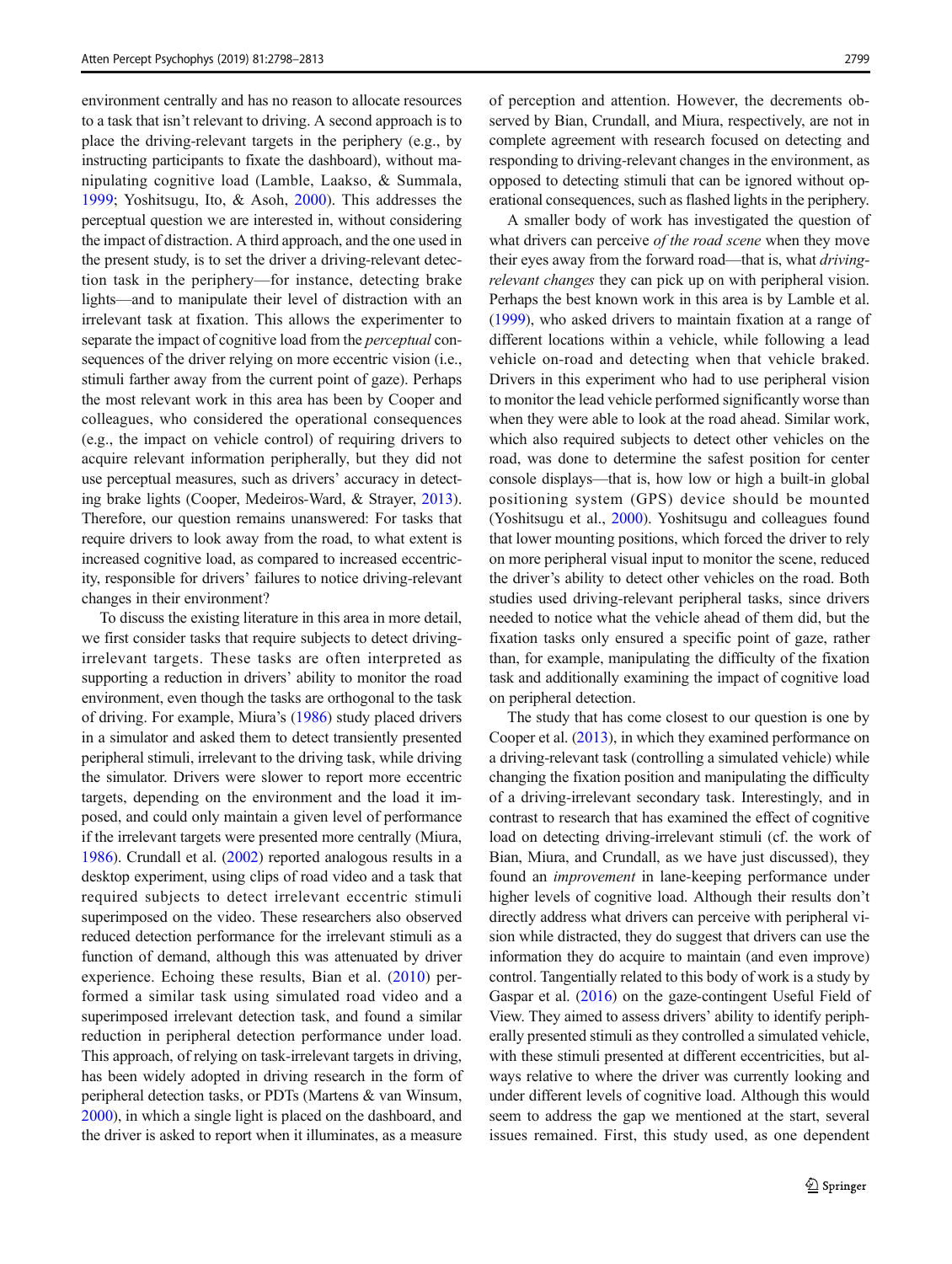measure, a task involving driving-irrelevant stimuli, and found a weak effect of cognitive load. In addition, preferencing control over the stimuli to realism, it used simulated environments, eccentricity-scaled stimuli, and brief, masked eccentric targets, all of which might have significant effects on perception. Together, the body of driving research on cognitive load, peripheral vision, and distraction suggests that the problem is more complicated than it might first appear, and the conclusions that can be drawn seem to rely strongly on whether the task is relevant to the driver.

Complicating the question of cognitive load and peripheral vision still further, a significant body of research in driving has shown that task demands can change the pattern of drivers' eye movements (cf. a reduction in the spread of fixations; Nunes & Recarte, [2002](#page-14-0); Reimer, [2009;](#page-15-0) Reimer, Mehler, Wang, & Coughlin, [2012](#page-15-0); Tsai, Viirre, Strychacz, Chase, & Jung, [2007;](#page-15-0) Victor, Harbluk, & Engström, [2005\)](#page-15-0). These changes in eye movement behavior have been interpreted to reflect a reduction in drivers' ability to search the scene (Mourant & Rockwell, [1972](#page-14-0)) and acquire the information they need in order to maintain control. However, a consequence is that many common cognitive-load tasks (e.g., the audio– verbal n-back task) might impact performance on drivingrelevant or driving-irrelevant tasks by changing the location of relevant information in the driver's field of view. Given our interest in the perceptual consequences of distraction and cognitive load, we needed to control where the driver was looking and to manipulate load within that constraint.

Having considered the perceptual factors, and discussed how they have been previously studied in the driving literature, we will now move on to attentional factors, in both driving and vision science, as they pertain to the question of what drivers might be able to detect in the periphery when distracted. The question of distraction has been a central one for driving research and driver safety in recent years, particularly with the advent of smartphones. The consensus is that using a smartphone while driving increases operational errors (McWilliams, Reimer, Mehler, & Dobres, [2015](#page-14-0); Reimer, Mehler, & Donmez, [2014;](#page-15-0) Reimer, Mehler, Reagan, Kidd, & Dobres, [2016;](#page-15-0) Samost et al., [2016;](#page-15-0) Strayer, Cooper, & Drews, [2004;](#page-15-0) Strayer & Drews, [2007](#page-15-0); Strayer, Drews, & Crouch, [2006](#page-15-0); Strayer, Drews, & Johnston, [2003](#page-15-0)), and this is broadly interpreted as being a result of the driver's need to divide their attention between the phone and the road environment. Other recent changes in the vehicle have similar consequences, in particular the shift from manual switches to touchscreens, which require the driver to look at and attend to them in order to change settings (Chiang, Brooks, & Weir, [2001;](#page-14-0) Kidd, Dobres, Reagan, Mehler, & Reimer, [2017](#page-14-0); Lee, Mehler, Reimer, & Coughlin, [2016;](#page-14-0) Strayer, Cooper, Turrill, Coleman, & Hopman, [2016;](#page-15-0) Tsimhoni, Smith, & Green, [2004;](#page-15-0) Watson & Strayer, [2010](#page-15-0)). Although some work has explicitly considered the shifts in gaze that are intrinsic to both

using smartphones in the vehicle and modern vehicle controls (Drews, Yazdani, Godfrey, Cooper, & Strayer, [2009;](#page-14-0) Sawyer, Finomore, Calvo, & Hancock, [2014](#page-15-0)), their interpretations of their results have remained focused on attention and its presumed control over awareness. In contrast, we consider what the driver can or cannot do with peripheral vision, and the impact of distraction and concomitant cognitive load on the driver's ability to detect changes in the environment.

Moving beyond the driving literature specifically, the vision science literature has examined similar questions in the context of visual attention, although the degree to which these findings directly translate to driver behavior is unclear. The phenomenon of inattentional blindness (Mack & Rock, [1998;](#page-14-0) Neisser & Becklen, [1975;](#page-14-0) Rock, Linnett, Grant, & Mack, [1992;](#page-15-0) Simons & Chabris, [1999\)](#page-15-0), or the failure to detect unexpected, presumably noticeable events in the environment when performing an unrelated task, suggests that attention is limited and that drivers, by extension, might be less than able to notice changes in the world. For example, a driver distracted by responding to a text message may be less likely to notice changes on the road because the driver is attending to the phone and not the road, and is presumed to be unable to notice what they do not attend to. However, inattentional blindness relies significantly on the observer not knowing what the unexpected event is (hence, the reason it is unexpected), and this approach is thus of unclear relevance to driving, in which the driver presumably knows to stay in their lane and monitor potential hazards.

The related phenomenon of change blindness (Simons & Levin, [1997](#page-15-0)), in which observers fail to notice changes in a scene, has attracted some interest in driving research (Edwards, Caird, & Chisholm, [2008;](#page-14-0) Strayer, Drews, & Johnston, [2003](#page-15-0); Zhao et al., [2014](#page-16-0)). However, abrupt changes, which are typical in change detection experiments, do not easily translate to the road environment. For example, a moose that startles you as you drive down the road does not actually appear out of nowhere, even if that is your subjective experience. Although brake lights do suddenly change in the real world, the change is to some degree expected, as opposed to many of the changes studied in vision science studies. In addition, these driving-focused change-detection studies did not separate out questions of attention and gaze location, which limits how informative they can be about what the driver is actually aware of.

Overall, inattentional blindness and change blindness suggest that asking subjects to perform a secondary task will impair performance on their primary task (e.g., if they are talking on their cell phone, they will fail to notice the unicycling clown who goes past them; Hyman, Boss, Wise, McKenzie, & Caggiano, [2010](#page-14-0)), although there is also evidence that not all simultaneous tasks compete with each other for the same resources (cf. Wickens, [2002](#page-15-0)). For that matter, work by VanRullen, Reddy, and Koch ([2004](#page-15-0)) has shown that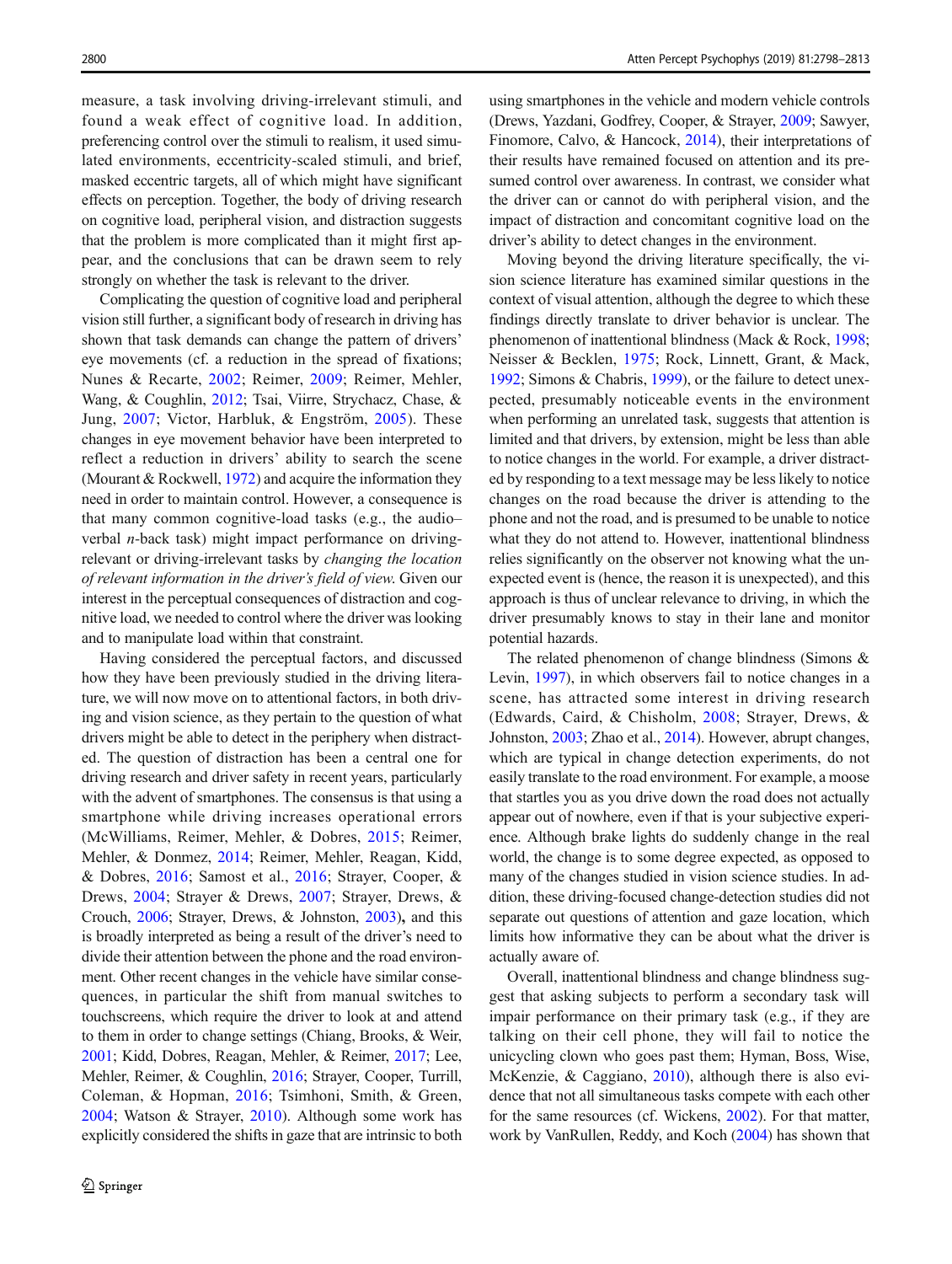the ability to perform two simultaneous tasks depends greatly on the tasks; in some circumstances and with some tasks, observers can perform both tasks at the same level of performance as when performing each task in isolation. Therefore, it is crucial to distinguish between tasks that may incur a multitasking cost and those that do not, particularly in driving. For that matter, it is also unclear whether laboratory findings such as this will generalize to more driving-relevant tasks and environments, since more natural tasks (e.g., those using realworld stimuli) are often more robust to multitasking demands, since moving through the world demands that we multitask much of the time.

This, then, brings us to existing theories of peripheral decrements in performance in the driving literature. There are two prevailing models here: tunnel vision (Mackworth, [1965](#page-14-0)) and general interference (R. Young, [2012\)](#page-16-0). Under a tunnel vision account—intimately linked with work on foveal load (cf. Chan & Courtney, [1998](#page-14-0); Ikeda & Takeuchi, [1975](#page-14-0); Rinalducci, Lassiter, MacArthur, Piersal, & Mitchell, [1989](#page-15-0); Williams, [1985,](#page-15-0) [1989,](#page-15-0) [2009](#page-15-0)), and, implicitly, on cognitive load—focusing on a task at fixation is thought to greatly reduce the ability to detect more eccentric changes or targets. This idea has been operationalized in the driving literature as Martens and de Winter's Peripheral Detection Task (Martens & van Winsum, [2000](#page-14-0)), in which a failure to promptly detect the irrelevant peripheral light is taken as evidence for attentional tunneling (an interpretation common to the discussion of the "useful field," a point we have discussed at some length; Wolfe et al., [2017\)](#page-15-0). In contrast, an interference account takes a lighter approach, suggesting that eccentric stimuli will become harder to detect as a function of demand, but that there is no hard cutoff between sensitive and insensitive regions of the visual field. Evidence for this account appears in a study by Ringer, Throneburg, Johnson, Kramer, and Loschky [\(2016\)](#page-15-0), in which participants were asked to discriminate the orientation of brief, size-scaled Gabor stimuli while performing a foveal discrimination task. Their results showed a large reduction in peripheral discrimination performance when both tasks were performed simultaneously (i.e., general interference), with a smaller effect of eccentricity (i.e., tunnel vision) on this performance decrement.

Our goal in this study was to assess what drivers are capable of detecting in real driving environments while they perform an orthogonal task to induce different levels of cognitive load. Investigating this question would allow us to tease apart the respective roles of peripheral vision and attention, in a way that has not been done previously in the driving literature, while simultaneously informing us as to the capabilities of peripheral vision and its robustness to interference from cognitive load. However, it is not possible or safe to control fixation on-road; both Lamble et al. [\(1999\)](#page-14-0) and Yoshitsugu et al. [\(2000\)](#page-15-0) performed on-road studies in very controlled environments, not on city streets. Cooper et al. [\(2013](#page-14-0)) performed their

experiments with a driving simulator, which provides control while greatly reducing realism. Instead, we performed our experiments using dashboard camera video recorded on a variety of roadways, presented on a large display in the lab. This allowed us to manipulate fixation location while using visual stimuli sourced from real-world road environments. We set our subjects a driving-relevant task—to detect brake lights in their lane of travel—that they did simultaneously with an easy or hard secondary task at fixation. This design allowed us to safely vary fixation location, the detectability of the brake light as a function of the brake light's distance from the point of fixation, and cognitive load.

With our design, and on the basis of previous work, we believe that three outcomes are possible from an experiment involving an eccentrically presented, driving-relevant task in conjunction with an orthogonal task to manipulate cognitive load and control eye position. Broadly speaking, one might expect detection of brake lights in the periphery to be adversely impacted by the demands of a secondary task, a result that would align with a tunnel vision interpretation. However, it is also possible that detecting a driving-relevant stimulus, rather than an irrelevant one, might behave differently, with less impact from additional load, a result more in line with an interference account. A third option is that cognitive load, separated from the question of eye movements, could have no impact on the ability to detect driving-relevant peripheral changes, a result that would not be compatible with either a tunnel vision or an interference account of perception.

## Experiment 1: Detecting brake lights in road video with a simultaneous secondary task

### Materials and method

Subjects A total of 37 subjects between the ages of 18 and 50 were recruited for this experiment from the greater Boston area through the MIT AgeLab's subject pool. The data from seven subjects were discarded from the analysis; four of these for inability to complete the primary brake light detection task above chance in any condition, two for an inability to perform the secondary fixation task above chance in any condition, and one to retain gender balance in the final sample of 30. The data from 30 subjects were retained in the final sample  $(15 \text{ men}, \text{mean age} = 30, SD = 9.3 \text{ years}; 15 \text{ women}, \text{mean age})$  $= 30.8, SD = 10.1$  years). All subjects had normal or correctedto-normal vision and were assessed for acuity with the Federal Aviation Administration's test for near acuity (Form 8500-1) and the Snellen eye chart for distance acuity. All subjects were naïve to the purpose of the experiment and were licensed drivers with at least 1 year of driving experience. All subjects provided written informed consent, as required by MIT's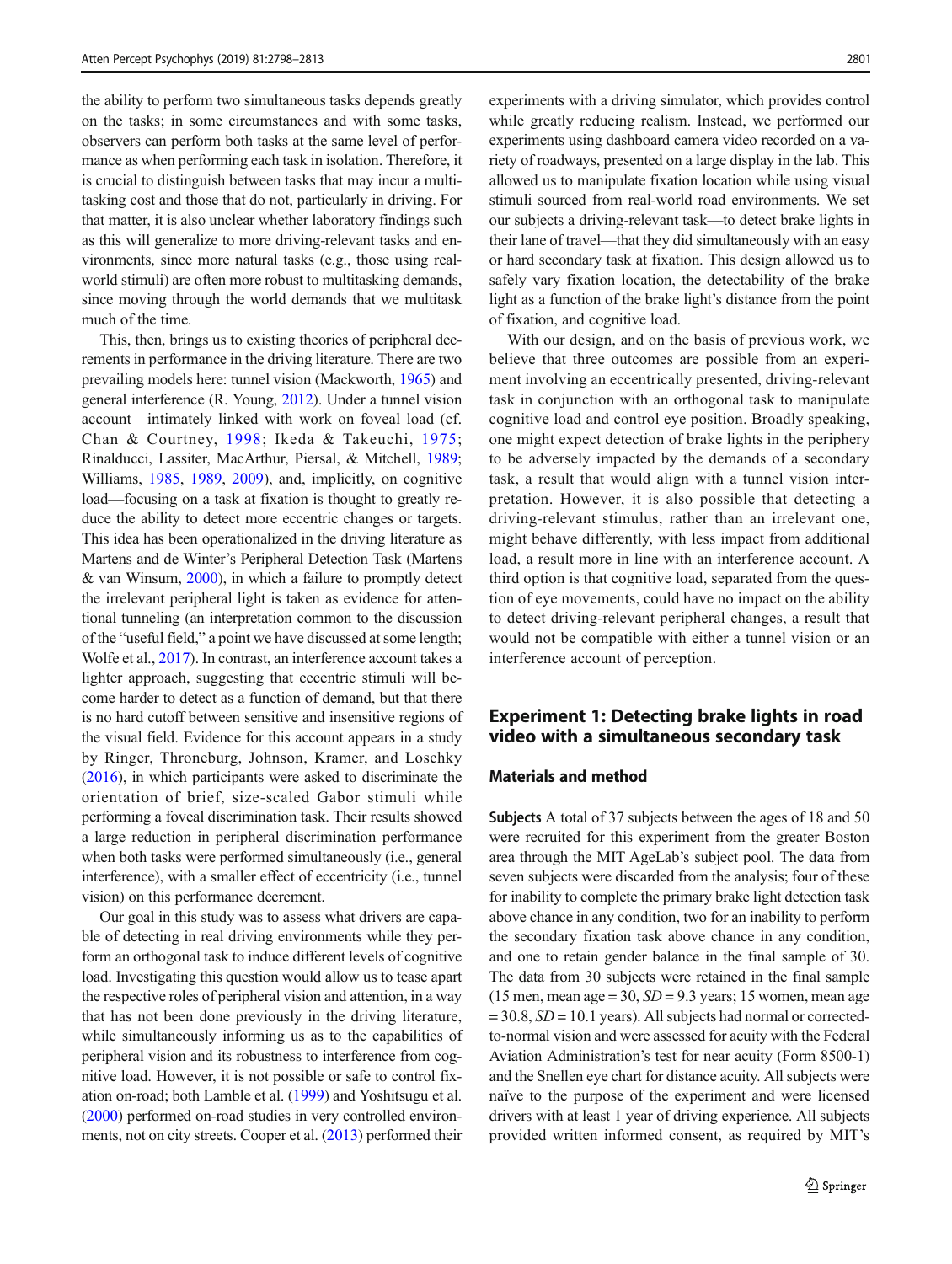Committee on the Use of Humans as Experimental Subjects (COUHES) and the Declaration of Helsinki. Subjects were compensated \$40 for their time after completion of the study.

Apparatus All stimuli were presented using Matlab (Mathworks, Natick, MA) and Psychtoolbox 3 (Brainard, [1997;](#page-14-0) Pelli, [1997](#page-15-0)) on a 46-in. Sony Bravia HDTV (102  $\times$ 57 cm panel size;  $1,920 \times 1,080$  pixel resolution and 60-Hz refresh rate) at a viewing distance of 55 cm. The video subtended a large portion of the screen, to provide an immersive experience similar to driving a vehicle on the road. Head position was unconstrained, to approximate the experience of being in a vehicle, and the task was performed in a dimly lit (10-lux) room.

Video stimuli and annotation The video clips were 78° wide and 44° high and were shown at the center of the display on a gray background. This video size was selected to approximate the field of view of the in-vehicle camera used to record the stimulus videos, and therefore provides an approximately 1:1 representation of the driving scene as the driver would have viewed it. The video clips were segments of a longer (169 min) road video recorded around Boston, Massachusetts, on a combination of highways and surface roadways (720p resolution and 29.97 frames per second). The original video was recorded from a centrally mounted camera, and the center of the video approximately matched the middle of the lane of travel. To segment the video into clips, the full video was first annotated by two observers for the appearance of brake light events in the vehicle's lane of travel. Two skilled annotators viewed the video independently, marking the frame when they observed brake light onsets and offsets in the lane of travel. When they disagreed, these independent annotations were moderated by a third annotator who had not previously seen the video, to determine the correct frame for the indicated event. On average, the brake lights were 6.84° from the center of the video ( $SD = 4.4^{\circ}$ ), on the basis of spatial annotation of the brake onset frame in the video.

Next, 8-s video segments were automatically extracted from the full video to generate the stimuli for brake-present and brake-absent trials. Segments for brake-present trials were selected with the constraint that the video segment had to contain exactly one brake onset event, occurring between 2 and 5 s from the beginning of the clip, and that the video segment could not have any overlap with previous brake offsets. The mean brake light duration was 3.47 s, truncated by the end of the trial after 8 s. Although the lead vehicle would certainly slow as a result of the driver applying the brakes, our detection task was indexed to the onset of the brake light, rendering it the relevant signal for participants. Once the brake has been applied, the brake light becomes a constant element in the scene, rather than a change, and while still salient, is probably less likely to be detected as a consequence. Video segments for brake-absent trials contained no brake onsets or offsets. The video was presented without sound, to avoid any extraneous nonvisual cues.

Brake light detection task (primary task) In the brake light detection task (the primary task in the experiment), subjects were instructed to maintain fixation where indicated and to press the space bar when they saw a vehicle in their lane of travel apply the brakes, as indicated by its brake lights. Subjects were instructed to ignore vehicles at extended distances, as they would not be relevant in an on-road driving situation. Subjects were instructed to use the illumination of the vehicle's brake lights as their primary cue as to whether the vehicle ahead of them had engaged the brakes; however, since the stimuli were taken from on-road video in uncontrolled environments, other cues might have been present and usable by subjects. Except in the practice trials (see the Procedure section), no feedback was provided for the brake light detection task.

Cognitive load manipulation (secondary task) To manipulate cognitive load, subjects performed a secondary task as a proxy for on-road tasks in which the driver's attention would be directed away from the task of monitoring the forward roadway for brake lights. Subjects were instructed to fixate and respond to recurring targets on a green cross, 0.61° in height and width (line width: 0.17°). The cross was superimposed on the video at one of four locations (Fig. [1a](#page-6-0)): screen center, 30° directly to the left or right of screen center, or 20° directly below screen center. The left and right fixation locations were intended as modest deviations from fixating the forward roadway, not to approximate fully lateralized locations such as the left and right side mirrors. The bottom fixation location was directly above the dashboard and was selected to approximate the typical position of a windshield-mounted smartphone. Subjects completed two variants of the secondary task: immediate (0-back) and delayed (1-back) response. In the immediate-response or 0-back condition (Fig. [1b\)](#page-6-0), one of the four arms of the cross was selected at random to change color from green to white (the fixation target). Targets were shown for 250 ms (and subsequently replaced by the standard green fill color), and subjects were instructed to immediately report which arm had changed color, by using one of the four arrow keys on the keyboard. Fixation targets recurred multiple times during the trial, and the onset of each target was selected from a uniform random interval between 1,250 and 2,000 ms from the onset of the previous target (or from the beginning of the video, for the first target). This variant served to enforce fixation while imposing a minimal additional cognitive load on subjects.

The stimuli in the delayed-response or 1-back condition (Fig. [1c\)](#page-6-0) were identical to those in the 0-back condition, and only the instructions changed between the two tasks. Subjects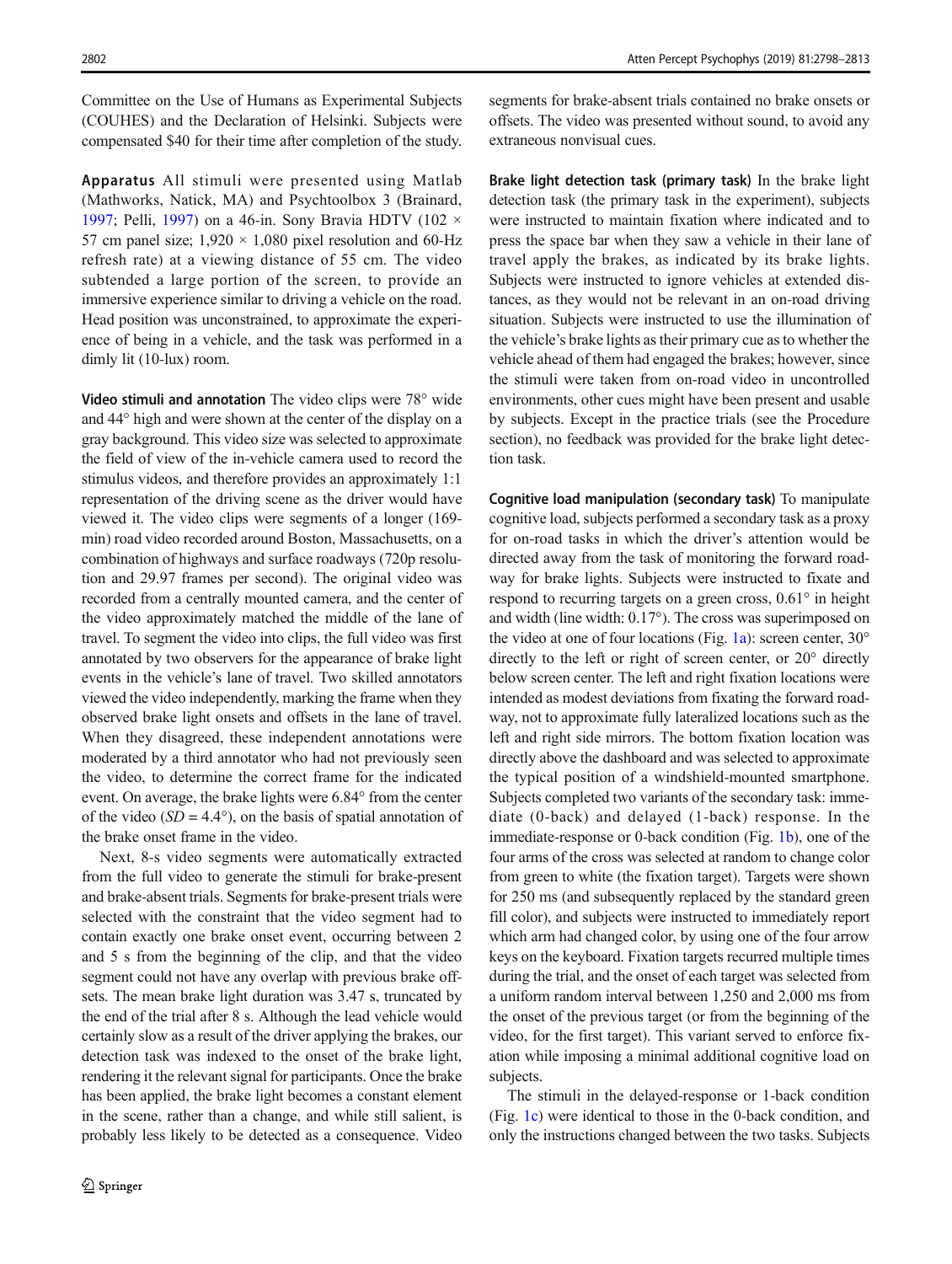<span id="page-6-0"></span>

Fig. 1 Experimental configuration and secondary task diagram. (a) Visualization of the display configuration and fixation locations used in Experiments 1 and 2. The circle in the middle of the road scene image is referred to in the text as the forward road location; the left circle is 30° to the left, the right circle is 30° to the right, and the smartphone-mount location is 20° below the forward road location. (b) Immediate-response secondary task used in Experiment 1: Subjects were instructed to report

the arm that changed color with the corresponding arrow key (shown below the images) as soon as they perceived the change. (c) Delayedresponse secondary task used in Experiment 1: Subjects withheld response on the first change in the fixation cross (0.61° high) and subsequently reported the arm that had changed previously, as shown below the images

were instructed to withhold their response the first time an arm of the fixation cross changed color on a given trial. At the onset of each subsequent target, they used the arrow keys to report which arm had changed color previously. The delayedresponse variant of our fixation task required subjects to hold the previously seen target in memory until the next one appeared, thereby imposing additional cognitive load as compared to the immediate-response condition.

Subjects were given feedback on their performance in the 0-back and 1-back fixation tasks. If they responded correctly within 1,000 ms, the fixation cross remained green. If they responded incorrectly or pressed an arrow key outside the 1,000-ms response interval, the entire fixation cross changed to black for 500 ms or until the next target appeared (whichever came first). To allow sufficient time to respond, no targets were shown in the last 1,000 ms of the video. On the basis of these timing constraints, each trial had between three and five changes in the fixation target.

Procedure On each trial, subjects viewed the 8-s clip while fixating the indicated cross, performing both the brake detection task and the fixation task simultaneously. Accuracy on the two tasks was emphasized equally to subjects (however, we considered the brake detection task the primary task, and the fixation task the secondary task for the purposes of this article). Subjects used the arrow keys to report the changes in the fixation cross, and used the space bar to indicate when they saw a brake light in their lane of travel. Brake-present and brake-absent video clips were randomly interleaved and balanced across trials. At the end of the video, subjects were shown a gray screen with a fixation cross, and they initiated the next trial by pressing a key on the keyboard when ready to continue. The next video clip appeared after a 500-ms intertrial interval.

To acclimate subjects to the demands of the experiment design, they performed an extensive practice session prior to the start of data collection. In the practice trials, the fixation cross was maintained at the center of the screen (forward road position; see Fig. 1a) for ease of instruction. To ease subjects into the task, they first performed three trials doing the immediate-response fixation task as their sole task, ignoring the video entirely, followed by three trials of the delayedresponse fixation task, again as their sole task. Subsequently, subjects practiced the brake light detection task alone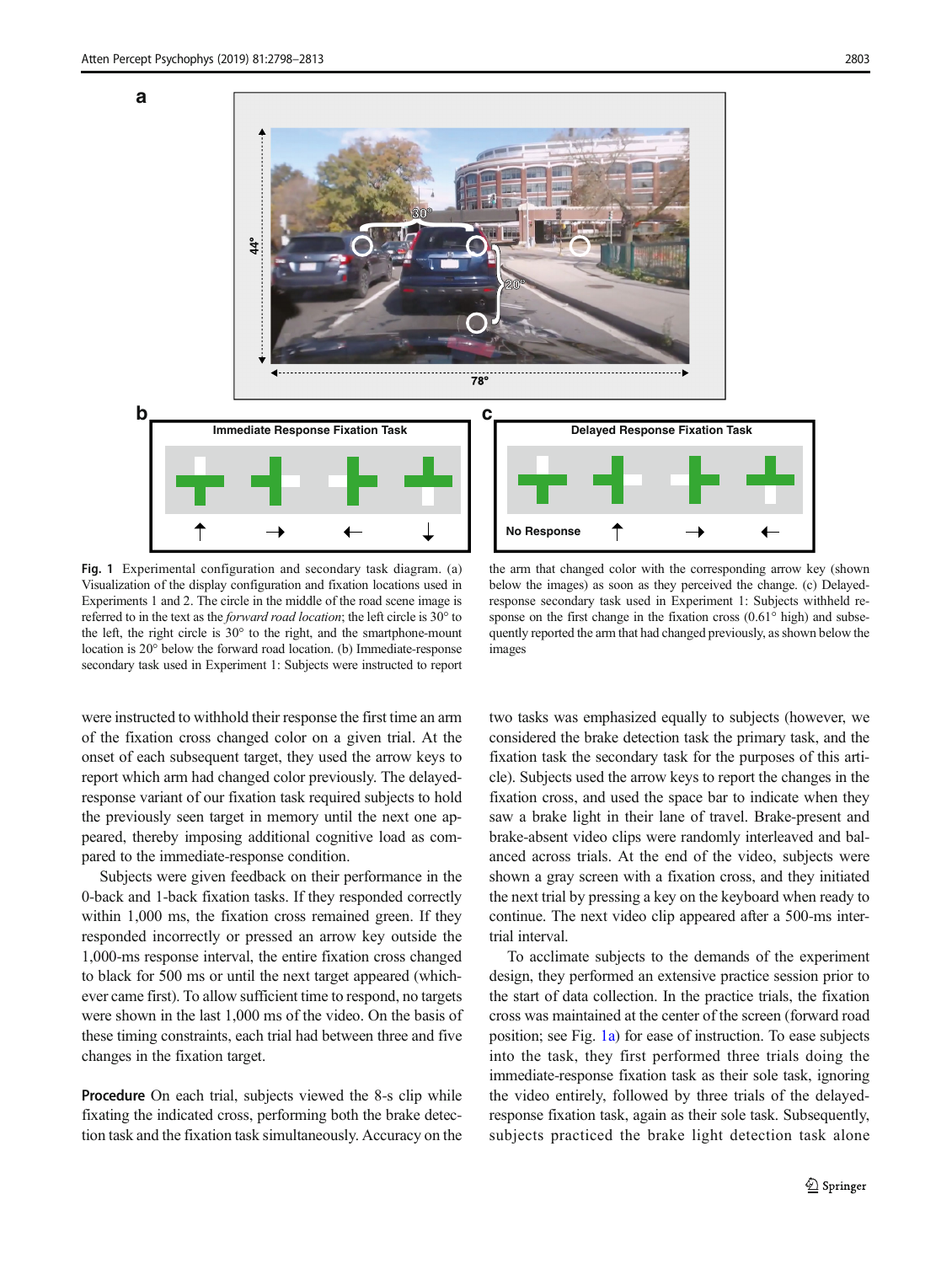(although they were instructed to fixate the fixation cross, no task was presented at the fixation location on these trials) for six trials. After completing these individual-condition practice trials, subjects practiced the fixation and brake light detection tasks together, completing 14 combined trials with the immediate-response secondary task and the brake light detection task and an additional 14 combined trials with the delayed-response secondary task and the brake light detection task. Subjects were given visual feedback for all fixation trials (as is described in the Secondary Task section above; incorrect or overly delayed responses were indicated by the fixation cross switching from green to black). Feedback was also provided for the brake light task by outlining the video frame in red when responses were incorrect or were delayed by more than 2 s. This feedback for brake light detection trials was only provided during practice trials, and not in the main experiment. Subjects performed a total of 40 practice trials prior to beginning the main experiment.

In the main experiment, subjects completed a total of 288 trials, blocked by fixation location (central roadway, 30° left, 30° right, and the smartphone-mount location, 20° down; see Fig. [1a](#page-6-0)) and secondary task (immediate and delayed response) into mini-blocks of 18 trials. Subjects completed one mini-block for each of the four fixation locations (in a random order), all with one of the secondary task conditions (e.g., immediate response), before switching to the other task condition (e.g., delayed response) and completing another four mini-blocks. This sequence was repeated to produce the full number of trials. Half the subjects began with the immediate-response condition, and the other half began with the delayed-response condition. The new fixation location and secondary task were indicated to subjects at the beginning of every miniblock, and subjects were encouraged to take breaks between blocks.

Analysis The overall effects of fixation location and secondary task were tested with 4 (fixation location)  $\times$  2 (secondary task: immediate vs. delayed) repeated measures analyses of variance (ANOVAs) using R, version 3.5.0. We analyzed three variables in the brake detection task: brake light detection performance (proportions of correct responses across brake-present and brake-absent trials), reaction time for brake light detection, and proportions of missed brake light onsets (no response on brake-present trials). In addition, we analyzed performance on the fixation task (proportions of correct responses within the 1,000-ms response interval across all targets) with the same ANOVA design. We report effect sizes for main effects and interactions as partial etasquared. Pairwise post-hoc tests comparing performance, reaction times, or miss rates between fixation locations were performed using Tukey's HSD test (using the lsmeans package, version 2.27-61).

In addition, for each analysis, we report the corresponding Bayes factor (using the R package BayesFactor, version 0.9.12-2) of the alternative hypothesis (H1) against the null (H0), reported as  $BF_{10}$  and calculated using the Jeffrey– Zellner–Siow prior. For each main effect (e.g., task), we report  $BF_{10}$  for a model containing both main effects (e.g., task + fixation location) relative to a null model without the effect (e.g., fixation location only). For the interactions, the reported Bayes factor reflects the odds in favor of a model containing the interaction term and the main effects to a model without the interaction term (main effects only). Because it represents the ratio of probabilities,  $BF_{10}$  values below 1 indicate that the observed result is more likely under the null hypothesis (H0) than the alternative hypothesis (H1), with smaller values indicating greater evidence in favor of the null hypothesis. Values between 1/3 and 1 are generally considered to indicate anecdotal evidence in favor of the null hypothesis, and values below 1/3 indicate at least moderate evidence in favor of the null hypothesis (e.g., Wetzels, Matzke, Lee, Rouder, Iverson, and Wagenmakers, [2011\)](#page-15-0).

#### Results

For brake light detection performance (Fig. [2a](#page-8-0)), we found a main effect of fixation location,  $F(3, 87) = 7.143$ ,  $p < .001$ ,  $\eta_p^2$  $= .198$ ,  $BF_{10} = 374.45$ , but no effect of secondary task—that is, no effect of attention or cognitive load,  $F(1, 29) = 0.825$ , p = .371,  $\eta_p^2$  = .027, BF<sub>10</sub> = 0.242. We found that observers' brake light detection performance was significantly better when fixating the center roadway than when fixating either the right fixation location ( $p = .016$ ), or the smartphone-mount location ( $p < .001$ ). Performance was also better when fixating the left fixation location than for the smartphone-mount location ( $p = .043$ ). No other pairwise comparisons were significant (all  $ps > .29$ ). We observed no interaction between fixation location and secondary task for brake light detection performance,  $F(3, 87) = 0.81$ ,  $p = .493$ ,  $\eta_p^2 = .027$ ,  $BF_{10} = 0.088$ .

For reaction times (delay from brake light onset to subject response; Fig. [2b\)](#page-8-0), we found a main effect of fixation location,  $F(3, 87) = 22.09, p < .0001, \eta_p^2 = .432, BF_{10} = 2.11 \times 10^{10}$ but no effect of secondary task,  $F(1, 29) = 0.09 p = .76$ ,  $\eta_p^2 =$ .003,  $BF_{10} = 0.14$ . We found significant pairwise comparisons between the center roadway fixation location and the left fixation location ( $p < .001$ ), the right fixation location ( $p < .001$ ), and the smartphone-mount location ( $p < .001$ ); all reaction times were higher for noncentral locations than for the central location. No other pairwise comparisons were significant (all  $ps > .42$ ). No interaction was observed between fixation location and secondary task for reaction times,  $F(3, 87) = 1.17$ ,  $p =$ .3273,  $\eta_p^2 = .038$ , BF<sub>10</sub> = 0.154.

We also found a main effect of fixation location for miss rates (Fig. [2c](#page-8-0)),  $F(3, 87) = 13.52, p < .0001, \eta_p^2 = .317, BF_{10} =$ 7,971, and no effect of secondary task,  $F(1, 29) = 1.67$ ,  $p =$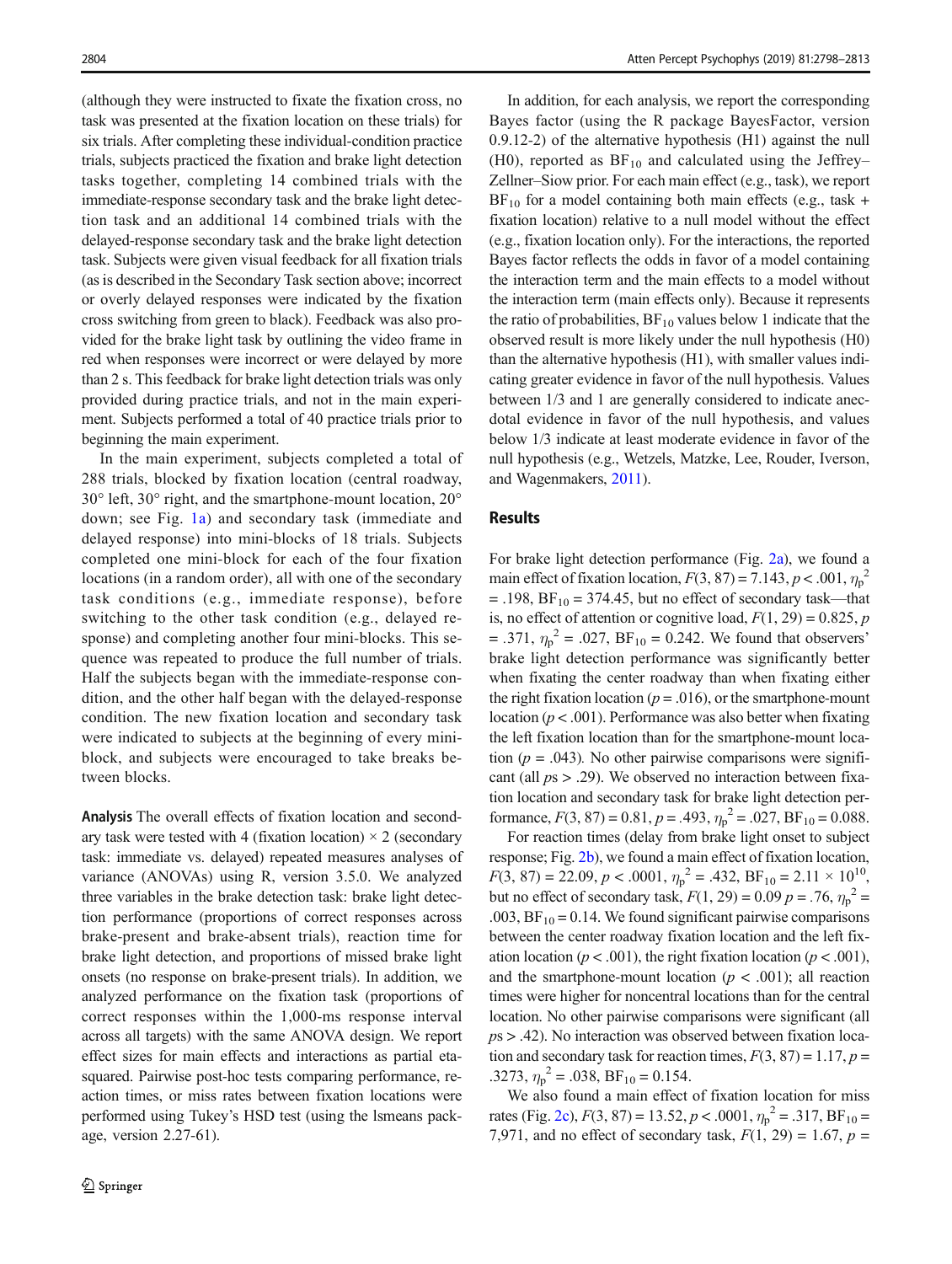<span id="page-8-0"></span>



Fig. 2 Results, Experiment 1. (a) Mean brake light detection performance. The left bars for each fixation location show the immediateresponse condition, and the right bars show the delayed-response condition. Note the decrement in performance between fixation locations. (b) Mean reaction times for brake light detection. Note the significant increase in reaction times between the forward road and all other fixation locations. (c) Proportions of missed brake light events. Note here, as well, the significant increase in miss rates for fixation locations other than the

.207,  $\eta_p^2 = .054$ , BF<sub>10</sub> = 0.70. As with reaction times, we found significant pairwise differences between the center roadway fixation location and the left fixation location ( $p =$ .013), the right fixation location ( $p < .001$ ), and the smartphone-mount location ( $p < .001$ ); all miss rates were higher for noncentral locations than for the central location. In addition, miss rates were significantly higher for the smartphone fixation location than for the left fixation location  $(p = .034)$ . No significant differences were apparent between any other pair of locations for miss rates (all  $ps > .34$ ). No interaction was found between fixation location and secondary task for miss rates,  $F(3, 87) = 0.31$ ,  $p = .822$ ,  $\eta_p^2 = .017$ ,  $BF_{10} = 0.058$ .







100% **c Proportion Missed Brake Lights (% trials) d Secondary Task Performance (% correct)** 



forward road location. (d) Mean secondary task performance. Note the significant differences between the immediate (0-back) and delayed (1 back) response conditions, and the lack of a difference between the different fixation locations. The dashed line at 25% denotes the expected performance level from random guesses for each target in the fixation task. Error bars in all plots show  $\pm 1$  standard error of the mean, and asterisks denote significant pairwise comparisons between fixation locations at the .05 level with Tukey's honestly significant difference test

Observers were significantly worse at the difficult (delayed-response) secondary task than at the easy (immediate-response) secondary task,  $F(1, 29) = 32.66$ ,  $p <$ .0001,  $\eta_p^2 = .53$ , BF<sub>10</sub> = 1.79 × 10<sup>26</sup>, indicating that the secondary task did manipulate cognitive load. There was no significant effect of fixation location on performance in the secondary task,  $F(3, 87) = 1.80$ ,  $p = .15$ ,  $\eta_p^2 = .06$ , BF<sub>10</sub> = 0.038, confirming that subjects maintained fixation when and where indicated (Fig. 2d). Note that performance in the delayedresponse condition, although significantly reduced from performance in the immediate-response condition, is well above the performance level expected for random guesses at each fixation target onset (25%). No pairwise comparisons were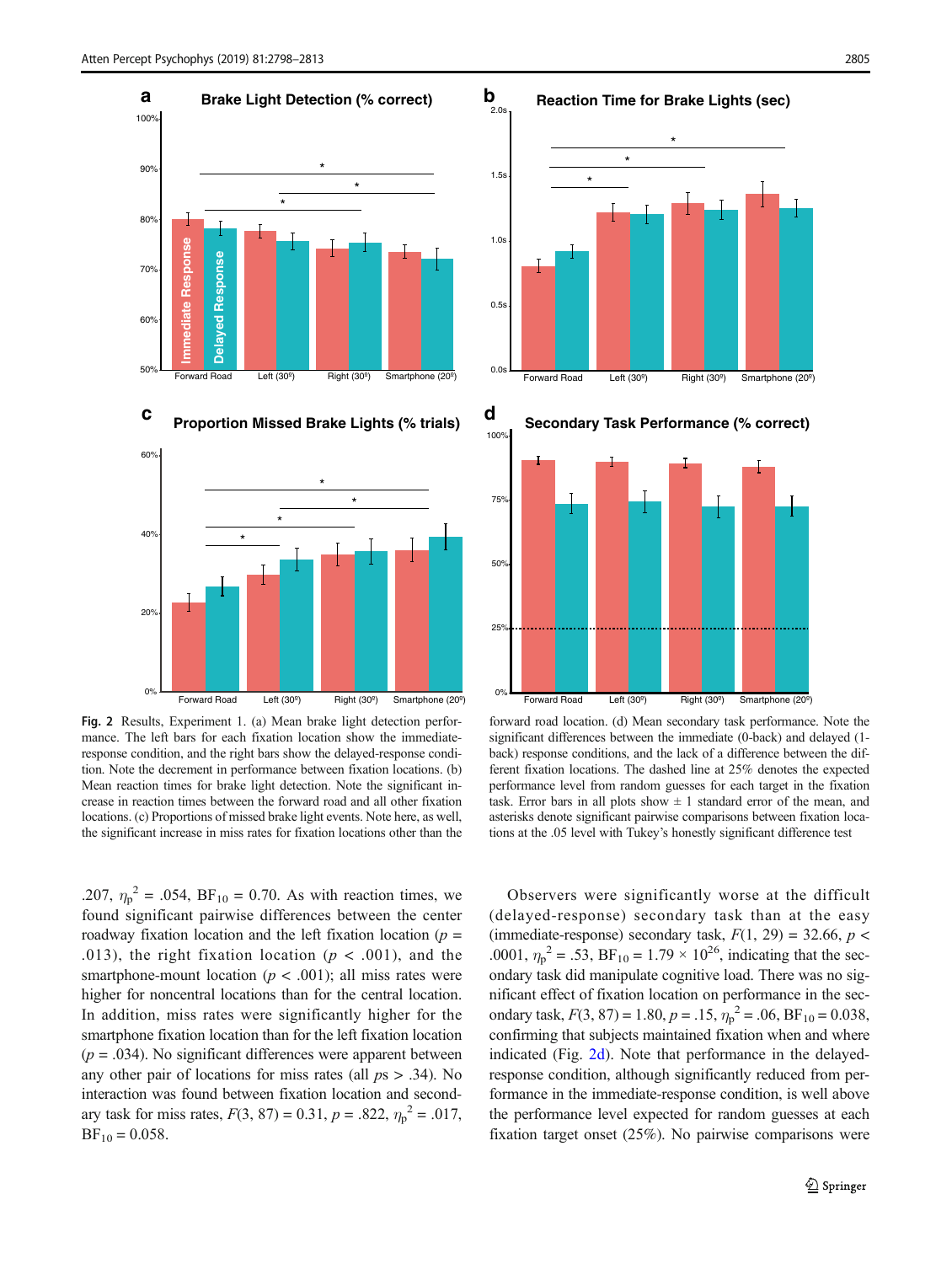significant (all  $ps > .24$ ), and no interaction emerged between fixation location and secondary task,  $F(3, 87) = 0.406$ ,  $p = .75$ ,  $\eta_{\rm p}^2$  = .014, BF<sub>10</sub> = 0.05.

#### **Discussion**

To summarize, we found that while there was an effect of fixation location (and therefore, of the eccentricity of the brake light target) on brake light detection, there was no effect of cognitive load, as manipulated by secondary task difficulty. We observed a decrease in performance when peripheral vision was used, as expected. Larger and more important were the significant effects of fixation location on subjects' reaction times to brake lights and on the number of brake light events that were missed entirely. Prior work (e.g., Lamble et al., [1999\)](#page-14-0) has shown that drivers can detect brake lights in the periphery, but they accept closer vehicle separations (between the lead and chase vehicles) than they would when brake lights are more centrally located in the visual field. This indicates that in the periphery drivers are less aware of the reduced separation between vehicles and less able to stop in time. Our results fundamentally agree with these findings, in that we found that brake light detection performance was diminished as a function of their eccentricity. However, this prior work does not indicate how long drivers might take to detect a braking event when the braking vehicle is eccentric from fixation, which is critical for allowing the driver to stop the vehicle in a safe manner.

These reaction time penalties (on average, approximately 400 ms for the left, right, and smartphone fixation locations) will be dangerous if they translate to the road, since the delay in response would correspond to approximately 11 m of travel on a 100-kph roadway (roughly two car lengths). Subjects also missed significantly more brake light events when they looked away from their lane of travel, and they missed twice as many in the smartphone fixation location as when they looked at the central location. However, brake light detection was not perfect for any fixation location, a result attributable, we believe, to the variability inherent in the natural driving scenes we used (e.g., variable following distance between vehicles; different brake light configurations across vehicles; and variable illumination, therefore variable visibility, of brake lights). In fact, we would not expect drivers on the road to detect every brake light in their lane for much the same reasons.

Although we observed no effect of our cognitive-load manipulation on any measure of brake light detection performance, we note that performance across the two levels of the secondary task did vary significantly. The immediateresponse condition was comparatively easy for subjects, and the level of performance observed can likely be attributed to motor errors in the response or failure to respond promptly. However, although the delayed-response condition was more

challenging, as shown by the decrease in performance as compared to the immediate-response condition, this merely indicates that participants found it more difficult. We can infer that a more difficult task, as the delayed-response condition seemed to be, would impose a greater level of cognitive load, but it is difficult to describe in more than relative terms. This is particularly essential, because whereas the immediateresponse task was easy for subjects and showed no impact on brake light detection or any other measure, this more difficult task, presumably imposing greater cognitive load, also had no impact on any of our measures. Although it might be possible to find an effect of cognitive load with this paradigm, this effect is dwarfed by the magnitude of the effect of fixation location. Given this surprising result, particularly in light of the literature on distraction, we performed a second experiment with a more difficult secondary task.

# Experiment 2: Detecting brake lights with a simultaneous-orientation secondary task

In Experiment 1, we showed that perceptual factors (fixation location) had an effect on detection performance, reaction time, and miss rate, whereas we observed no effect of secondary task difficulty, and therefore no impact of cognitive load on our brake light detection task. Although we can reasonably expect that the subjects in Experiment 1 would have done their best to perform well on both tasks, the difficulty of the tasks and their timings may have allowed subjects to shift their attention between the two. Given our pattern of results in Experiment 1, our goal in using a novel secondary task in Experiment 2 was to attempt to replicate the pattern of results we had observed in Experiment 1 with a more difficult secondary task. Except where noted, the procedure and analyses for Experiment 2 were identical to those described for Experiment 1.

#### Method

**Subjects** A total of 12 subjects (including two authors; eight men and four women, mean age = 29.1 years), none of whom had participated in Experiment 1, were recruited for this experiment from the MIT community. All subjects had normal or corrected-to-normal vision by self-report and, aside from the authors, were naïve to the purposes of the experiment. All subjects were also licensed drivers with at least one year of driving experience. All subjects provided written informed consent, as required by MIT's Committee on the Use of Humans as Experimental Subjects and the Declaration of Helsinki. Subjects were compensated \$20 for their time after completion of the study.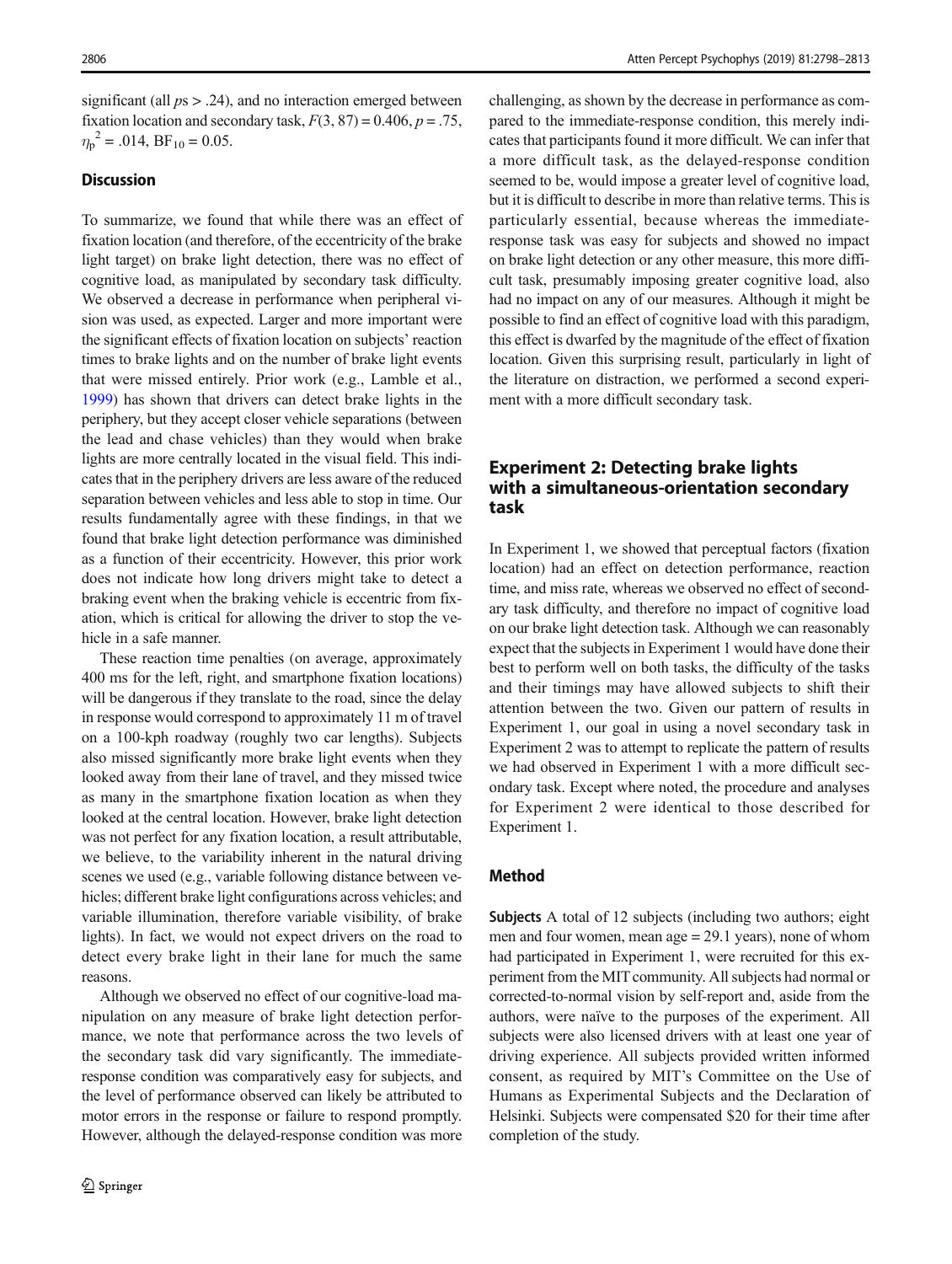Apparatus All stimuli were presented on a 55-in. LG OLED TV (120  $\times$  67 cm panel size, 1,920  $\times$  1,080 pixel resolution and 60-Hz refresh rate) at a viewing distance of 57 cm. The video subtended a large region of the screen (78 $\degree$  × 44 $\degree$ ) to provide an immersive experience, akin to driving a vehicle on road and identical to the configuration used in Experiment 1, aside from the change in display. Head position was constrained by a chinrest to ensure a constant viewing distance, and the task was performed in a dimly lit room  $($   $\sim$  10 lux).

Brake light detection task The brake light detection task was identical to that used in Experiment 1; subjects responded with the space bar as soon as they detected a brake light onset in their lane of travel. Exactly the same video segments were used in Experiments 1 and 2, and they were presented at the same size.

Secondary task A new secondary (fixation) task was used to manipulate cognitive load in this experiment (Fig. 3). Subjects were shown sinusoidal gratings at the same fixation locations used in Experiment 1 (Fig. [1a](#page-6-0)). All gratings had a spatial frequency of 6 cycles/deg and were displayed at 100% contrast within a circular aperture (1.19° diameter). For most of the trial, subjects were shown a sinusoidal concentric grating

#### **Immediate Response Fixation Task a**



#### **Grating rotated left or right of** *previous***?**

Fig. 3 Secondary task diagram for Experiment 2. (a) Immediate-response (0-back) secondary task (oriented gratings) used in Experiment 2. Subjects were instructed to report whether the oriented grating (1.19° diameter) was tilted to the left or right of vertical, as indicated by the arrows below the gratings. (b) Delayed-response (1-back) secondary task for Experiment 2. Subjects withheld response on the first oriented grating and reported the orientation of subsequent gratings relative to each previous grating, as is shown below the second grating (counterclockwise or clockwise changes were indicated with the left and right arrow keys, respectively)

(a bullseye pattern) at the fixation location. This grating was replaced by brief, recurring linear gratings (fixation targets), with the same duration (250 ms) and frequency (every 1,250– 2,000 ms) as the targets in Experiment 1.

In the immediate-response (0-back) condition (Fig. 3a), target orientations were randomly selected to be either 15° to the left or to the right of vertical (0°). Subjects reported the direction of tilt with respect to vertical using the left and right arrow keys. In the delayed-response (1-back) condition (Fig. 3b), target orientations were selected from five orientations with respect to vertical  $(-80^\circ, -40^\circ, 0^\circ, 40^\circ, \text{ and } 80^\circ)$ , with the constraint that the orientation of each target had to be 40° clockwise or counterclockwise relative to the preceding target. The orientation of the first target on each trial was randomly selected from these five orientations, and subjects were instructed to withhold their response. At the onset of each subsequent target, subjects reported its orientation *relative to* the previous grating. Subjects used the left and right arrow keys to indicate counterclockwise and clockwise changes, respectively. This task required subjects to maintain a representation of the grating in working memory to compare it to the orientation of the subsequent grating, rather than merely holding one of four options in working memory, as in Experiment 1.

As in Experiment 1, subjects were given feedback on their performance in both fixation tasks. If they responded correctly within 1,000 ms, they continued to see the concentric grating. If they responded incorrectly or pressed an arrow key outside the 1,000-ms response interval, the entire circular aperture changed to black for 500 ms. Between three and five changes in the fixation target occurred within each 8-s video trial.

#### Results

For brake light detection performance (Fig. [4a](#page-11-0)), we found a main effect of fixation location,  $F(3, 33) = 5.40$ ,  $p = .004$ ,  $\eta_p^2$  $=$  .329, BF<sub>10</sub> = 29.8, but no significant effect of secondary task with the new oriented-grating secondary tasks,  $F(1, 11) =$ 1.44,  $p = .256$ ,  $\eta_p^2 = .115$ ,  $BF_{10} = 0.316$ , and no interaction between secondary task and fixation location,  $F(3, 33) =$ 0.669,  $p = .58$ ,  $\eta_p^2 = .06$ ,  $BF_{10} = 0.25$ . Pairwise comparisons showed significant differences in brake light detection performance between the forward roadway location and the left fixation ( $p = .018$ ), right fixation ( $p = .006$ ), and smartphone-mount ( $p = .018$ ) locations. In all cases, performance was better at the central fixation location. All other pairwise comparisons were not significant ( $ps$  > .97).

For reaction times to brake light events (Fig. [4b\)](#page-11-0), we found a main effect of fixation location  $F(3, 33) = 22.2$ , p < .0001,  $\eta_p^2 = .668$ ,  $BF_{10} = 4.13 \times 10^7$ , but no effect of secondary task,  $F(1, 11) = 1.09$ ,  $p = .32$ ,  $\eta_p^2 = .09$ ,  $BF_{10} =$ 0.46, and no interaction between fixation location and secondary task,  $F(3, 33) = 2.05$ ,  $p = .13$ ,  $\eta_p^2 = .157$ ,  $BF_{10} =$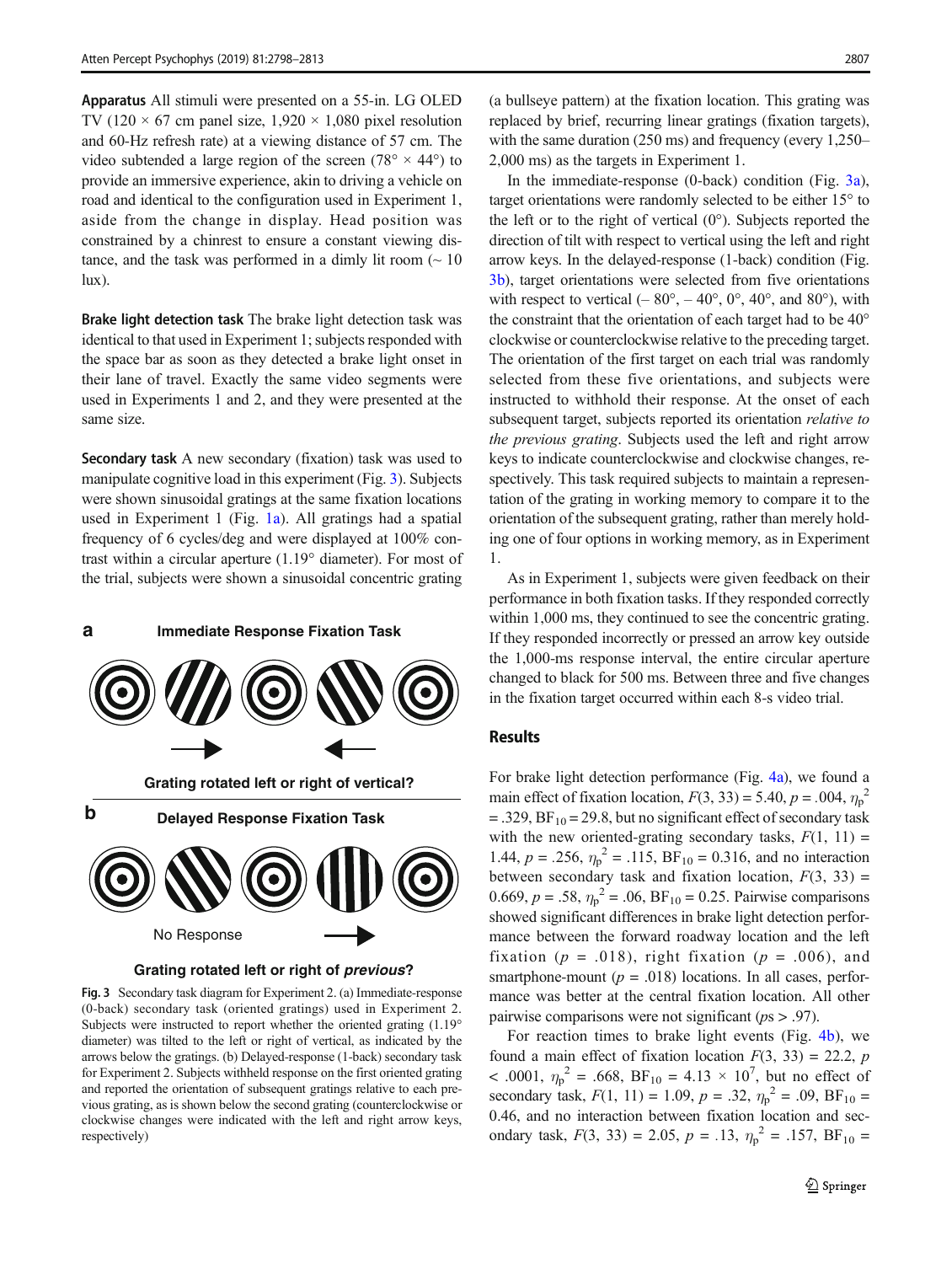<span id="page-11-0"></span>

Fig. 4 Results, Experiment 2. (a) Mean brake light detection performance. The left bars for each fixation location show the immediateresponse condition, and the right bars show the delayed-response condition. (b) Mean reaction times for brake light detection. Note the significant increase in reaction times between the forward road and all other fixation locations. (c) Proportions of missed brake light events. Note here, as well, the significant increase in miss rates for all fixation locations other than the forward road location. (d) Mean secondary task performance.

response conditions, and the lack of a difference between different fixation locations. The dashed line at 50% performance denotes the expected performance level from random guesses for each target. The error bars in all plots show  $\pm 1$  standard error of the mean, and asterisks denote significant pairwise comparisons between the fixation locations at the .05 level with Tukey's honestly significant difference test

0.50. Pairwise comparisons showed significant differences in reaction times between the forward roadway location and the left fixation ( $p < .0001$ ), right fixation ( $p = .0009$ ), and smartphone-mount ( $p < .0001$ ) locations. In addition, a significant difference in reaction times was found between the right fixation location and the smartphone fixation location  $(p = .004)$ , but no difference was found between the left and right fixation locations ( $p = .68$ ). We found a trending difference between the left fixation location and the smartphone fixation location ( $p = .06$ ).

For missed brake light events (Fig. 4c), we found a main effect of fixation location,  $F(3, 33) = 9.65$ ,  $p < .001$ ,  $\eta_p^2 =$ .467,  $BF_{10} = 26,126.99$ , but no effect of secondary task,  $F(1, 1)$ 11) = 2.67,  $p = .13$ ,  $\eta_p^2 = .195$ ,  $BF_{10} = 0.68$ , and no interaction between fixation location and secondary task,  $F(3, 33) = 1.3, p$ = .29,  $\eta_p^2$  = .107, BF<sub>10</sub> = 0.262. We observed significant pairwise comparisons between the forward roadway and left fixation ( $p = .003$ ), forward roadway and right fixation ( $p =$ .0004), and forward roadway and smartphone-mount ( $p =$ .0003) locations; in all cases, miss rates were higher at the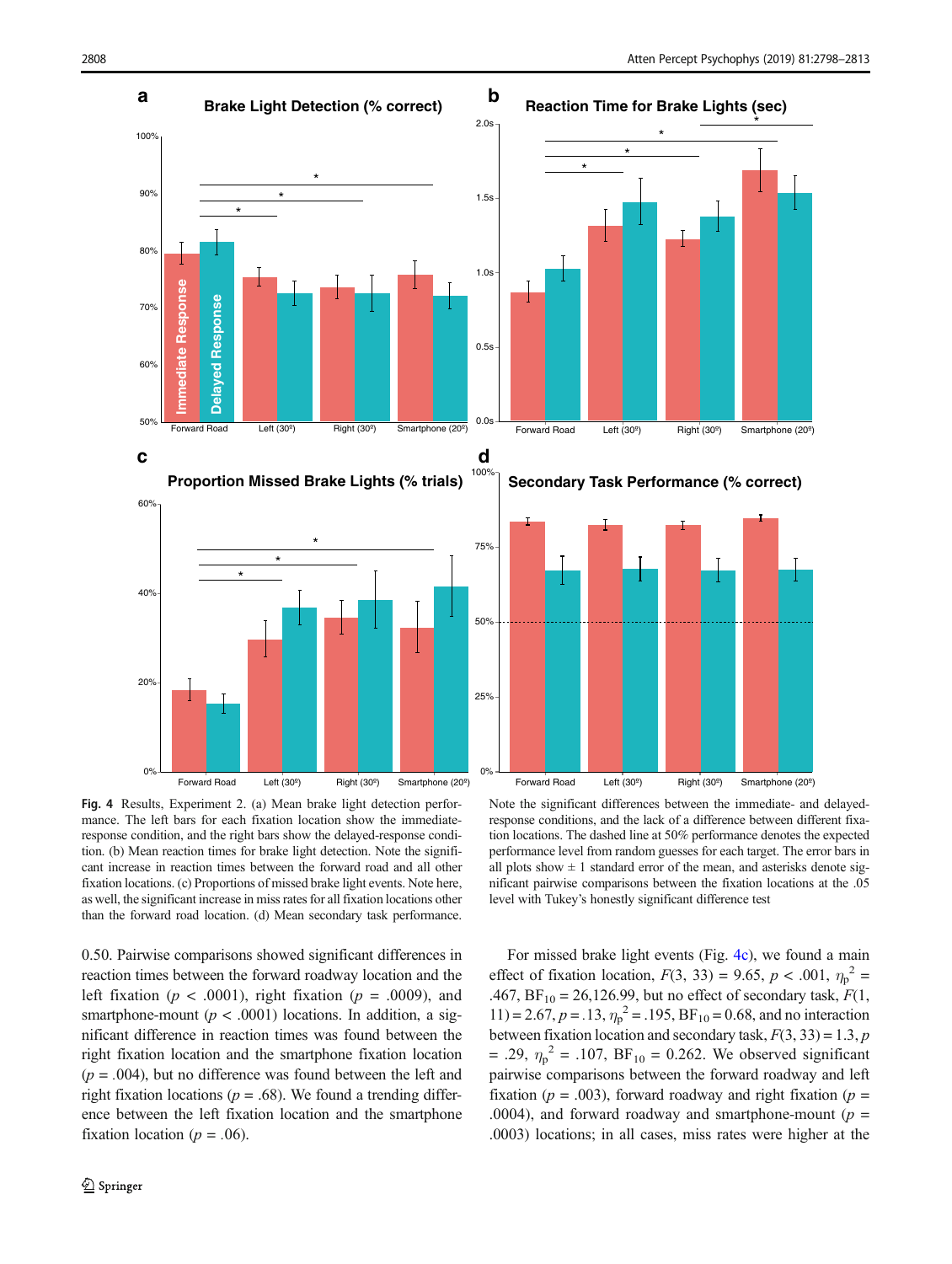noncentral fixation locations. No other pairwise comparisons were significant ( $ps > .82$ ).

For the secondary task itself (Fig. [4d](#page-11-0)), we found a main effect of secondary task type (immediate vs. delayed response),  $F(1, 11) = 16.61$ ,  $p = .002$ ,  $\eta_p^2 = .60$  BF<sub>10</sub> = 1.18  $\times$  $10^{13}$ , and no effect of fixation location  $F(3, 33) = 0.44$ ,  $p = .73$ ,  $\eta_p^2$  = .04, BF<sub>10</sub> = 0.065. No interaction emerged between secondary task and fixation location,  $F(3, 33) = 0.799$ ,  $p =$ .50,  $\eta_p^2$  = .07, BF<sub>10</sub> = 0.12. We found no significant pairwise comparisons between fixation locations (all  $ps > .69$ ).

#### **Discussion**

The purpose of this experiment was to determine whether we could replicate the effect we had observed in Experiment 1 with a different, and likely more challenging, secondary task. We replicated all of the core findings, showing again that fixation location had significant effects on detection, reaction time, and miss rate, whereas secondary task difficulty (and therefore cognitive load) continued to have no effect on our results. Again, the effect of cognitive load on detecting brake lights was small in comparison to the effect of fixation location, which shifts the driving-relevant information in the scene to the periphery. Performance on the new secondary task suggests that the delayed-response task here was somewhat harder than the secondary task in Experiment 1. To enable comparison across our different secondary tasks in Experiments 1 and 2, we converted the results to d'. We found  $d' = 2.59$  for the immediate-response task and  $d' = 1.72$  for the delayed-response secondary task in Experiment 1, and  $d' =$ 2.10 for the immediate-response task and  $d' = 1.03$  for the delayed-response secondary task in Experiment 2. These results suggest that both the immediate- and delayed-response tasks in Experiment 2 were somewhat more difficult than the tasks we had used in Experiment 1 (between experiments, differences in  $d'$  of 0.49 and 0.69 for the immediate and delayed tasks, respectively). Even with this different secondary task, we continued to observe no effect of secondary task difficulty, and therefore of cognitive load, on any of our measures. These results strongly suggest that perceptual changes, rather than the added load of a difficult secondary task, have a greater impact on the ability to detect brake lights in driving environments.

# General discussion

Our goal in this study was to build on findings in both driving and vision research to disentangle the question of distraction and the inherent cognitive load of distracting tasks from that of changes in the eccentricity of driving-relevant information as a consequence of shifts in gaze location. When subjects performed both tasks simultaneously (detecting brake lights and

responding to fixation targets), we found that fixation location—but not cognitive load—impacted their accuracy on the brake light detection task in both experiments. In fact, we found large increases in reaction time and miss rate when subjects were asked to detect eccentric brake lights, and these effects were minimally impacted by changes in the difficulty of the secondary task, even as they resulted in greater cognitive load for subjects. The absence of an effect of the secondary task on brake light detection performance was supported by a Bayes factor analysis, which indicated that the observed results were more likely under the null than under the alternative hypothesis (BF<sub>10</sub>s of 0.242 and 0.316 in Exps. 1 and 2, respectively). In our other measures, our reaction time data indicated substantial evidence for the null hypothesis in Experiment 1, and anecdotal evidence in Experiment 2  $(BF<sub>10</sub>s$  of 0.14 and 0.46 in Exps. 1 and 2, respectively). In addition, our analysis of the proportions of brake lights events that were missed provided anecdotal evidence in favor of the null ( $BF<sub>10</sub>S$  of 0.70 and 0.68 in Exps. 1 and 2, respectively).

One possible interpretation of these results is that a statistically significant effect of cognitive load might have been observed with a larger sample of observers, a more challenging fixation task, or different dependent measures. However, we note that the emphasis of this study was on practical relevance rather than statistical significance. When observers responded to events within real-world driving scenes, the effects of cognitive load were much smaller than those of eccentricity, changing brake detection performance by only 1.3%, as compared to an effect of fixation location of 5.8% across experiments. Similarly, the effect of cognitive load increased reaction times by only 35 ms on average, as compared to 458 ms for the effect of fixation location. These values translate to a substantial difference in traveling distance at highway speeds (100 kph): 1 m versus 13 m. In other words, although we cannot definitively conclude that no effect of cognitive load exists, our results indicate that this effect was much smaller in our results than that of eccentricity. Furthermore, although it is possible that a more difficult cognitive load manipulation might produce a significant effect on peripheral brake detection performance, this would be inconsistent with our goals in these experiments. Rather than having observers perform an inordinately difficult task, we selected cognitive load manipulations that would be similar to the range of secondary task difficulties encountered during everyday driving (e.g., monitoring your smartphone's GPS, changing radio stations). Similarly, we selected dependent measures (e.g., brake detection performance, reaction time) that are directly relevant to real-world driving situations.

Our findings accord well with existing work in driving research, where peripheral vision has been shown to be sufficient for pedestrian detection (Alberti, Horowitz, Bronstad, & Bowers, [2014\)](#page-14-0) and, in some instances, brake light detection, even when drivers are engaged in secondary tasks (Lamble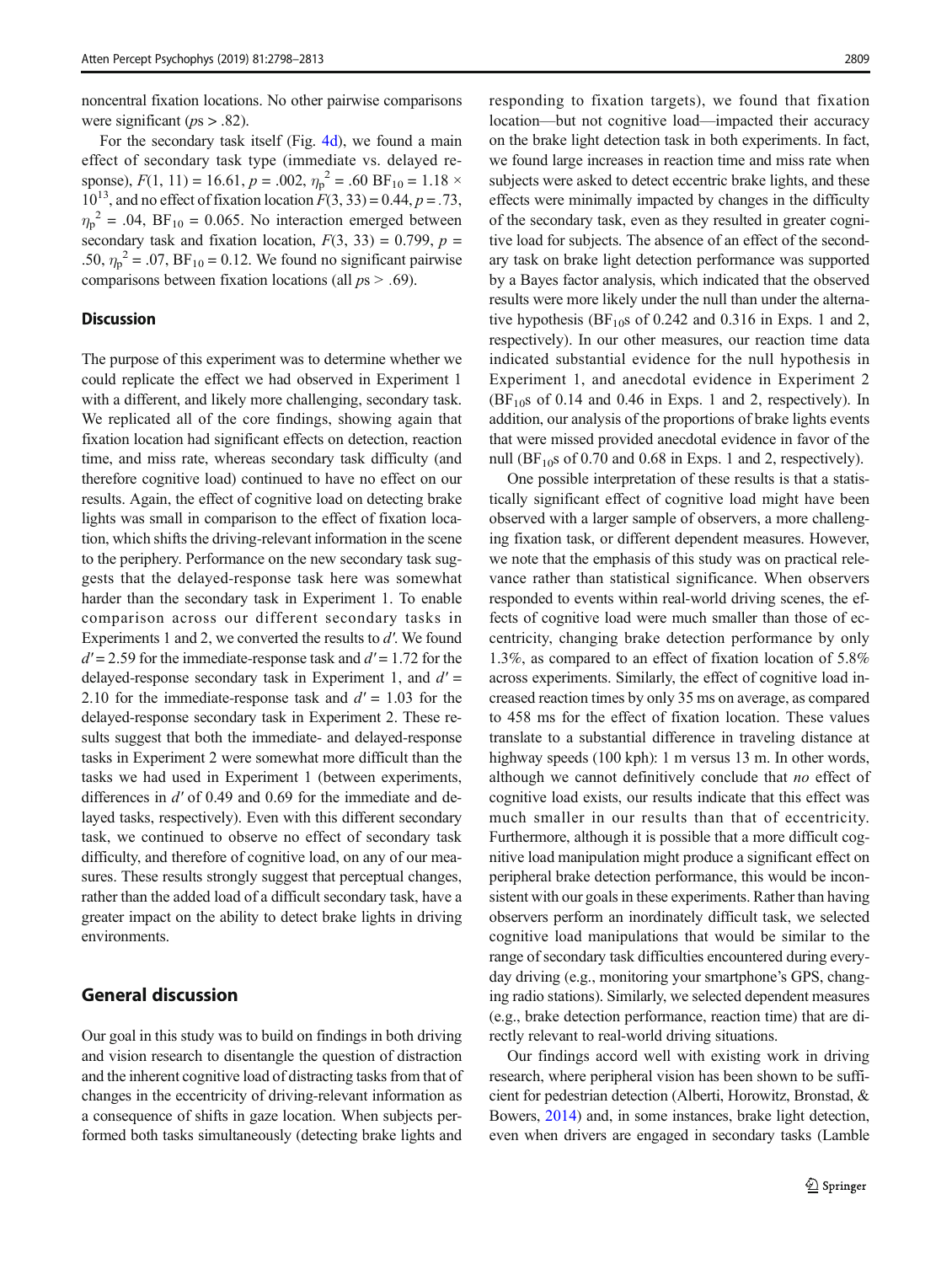et al., [1999;](#page-14-0) Yoshitsugu et al., [2000\)](#page-15-0). However, we should note that merely being sufficient for a task is not the same as being ideal, and drivers are substantially impaired in their ability to detect brake lights when they look away from the road in an on-road following task (Summala, Lamble, & Laakso, [1998](#page-15-0)). More broadly, our work on peripheral vision (Rosenholtz, [2016](#page-15-0)) supports the idea that peripheral information is an underappreciated determinant of performance in driving. On the basis of these results, we would suggest that drivers' ability to acquire information from peripheral vision is robust to cognitive pressures and that the need to allocate attention to multiple locations (e.g., while distracted or performing multiple simultaneous tasks) may play a lesser role than has previously been thought.

Given our results, we suggest that many of the findings attributed to distraction (when drivers must take their eyes off the road to perform these tasks) may, in fact, be caused by changes in what drivers can perceive, rather than by the additional tasks they were asked to perform. It is worth noting that our distracting task was representative of only a subset of potential cognitive tasks carried out on-road (those that shift the point of gaze away from the forward roadway in conjunction with the task load itself). It is further worth noting that controlling fixation is rarely done in studies of driver distraction and of drivers' ability to detect driving-relevant stimuli, for the simple reason that doing so on open roadways is not safe. When fixation location has been controlled, it has been done exclusively on closed roadways with only a single lead vehicle and no other traffic (Lamble et al., [1999](#page-14-0); Yoshitsugu et al., [2000\)](#page-15-0). By controlling fixation and using road video, we were able to address this gap in the literature: Using video of typical road environments, our results suggest that some distraction results may benefit from reinterpretation, bearing in mind how the driver's view of the scene shifts as a consequence of these tasks.

However, it is essential to interpret these findings with caution: The fact that our subjects remained accurate and fast at detecting brake lights in the lab, even while performing a difficult and driving-irrelevant secondary task, does not mean that cognitive load has no effect on the road. Our results suggest that the increased eccentricity of relevant information is a larger contributor to subjects' ability to detect brake lights in our task, but detecting brake lights in the laboratory is a far simpler task than controlling a vehicle on the road. We are not arguing that drivers can distract themselves with tasks that make them look away from the road and remain in control of their vehicles; if anything, our results indicate that relying on peripheral vision is inherently dangerous, because even a task as simple as detecting brake lights shows increased reaction times and miss rates in the laboratory when the braking vehicle is more eccentric.

Furthermore, it is important to distinguish between what a driver can detect and whether the driver can make an appropriate response. The implications of our results are simple: A distracted driver, in a task that pushes relevant elements of the scene to more eccentric positions, will have less time, and therefore less space, in which to stop safely before colliding with the rear of a vehicle ahead of them. To focus on one particularly dramatic example, consider the smartphonemount location we used (20° down from the forward roadway fixation location). Even with this relatively small shift in gaze position (compared with the shift that would occur if the driver were to have their phone in their lap), we observed the largest reaction time penalty in this condition out of the noncentral locations tested. Across experiments, the mean reaction time difference between the smartphone-mount location and the forward roadway was 573 ms. This equates to 16 m of travel at 100 kph (50 feet at 60 mph), or several car lengths, and easily the difference between a safe stopping distance and a collision with a leading vehicle. We also found that subjects' miss rates doubled at this fixation location. Using a phone mounted in this location, as a ridesharing driver might, would make them reliant on peripheral vision, and likely much less able to quickly and accurately respond to the environment. Whether this is, in fact, the case would require assessing this question either on-road or in simulation, and it could be the focus of future work, which might focus both on the operational impacts and on how to ameliorate them (e.g., with alternative mounting locations).

Our results also have implications for drivers of semiautomated vehicles. One can imagine a scenario in which the vehicle is driving itself and the driver is attending to their smartphone or the center console and is using peripheral vision to monitor the environment. Given the increased reaction time and miss rate we observed when subjects were aware of the tasks they needed to perform, we might expect a driver in this circumstance to be even slower to reassert control, even with an alert from the autonomous vehicle to cue them. As such, semi-autonomous driving interfaces that encourage drivers to keep their point of gaze on the forward roadway even when this is not operationally necessary may pay substantial safety dividends. Moreover, it presents a challenge to the idea that autonomous vehicles can free drivers to engage in secondary tasks, if the vehicle is relying upon them to monitor the roadway environment in autonomous mode in order to support transitions between vehicle and driver control.

Overall, our results show that, with the demanding secondary task we used, drivers' ability to detect driving-relevant changes in the road environment was not impacted by cognitive load, but rather was impacted by the shift to relying on peripheral vision. Our results suggest that future work on distraction should consider whether the changes in behavior observed are a result of the task or of the shift in gaze position and the concomitant shift to peripheral vision for environmental monitoring. In addition, we would note that understanding peripheral vision in driving likely will require assessing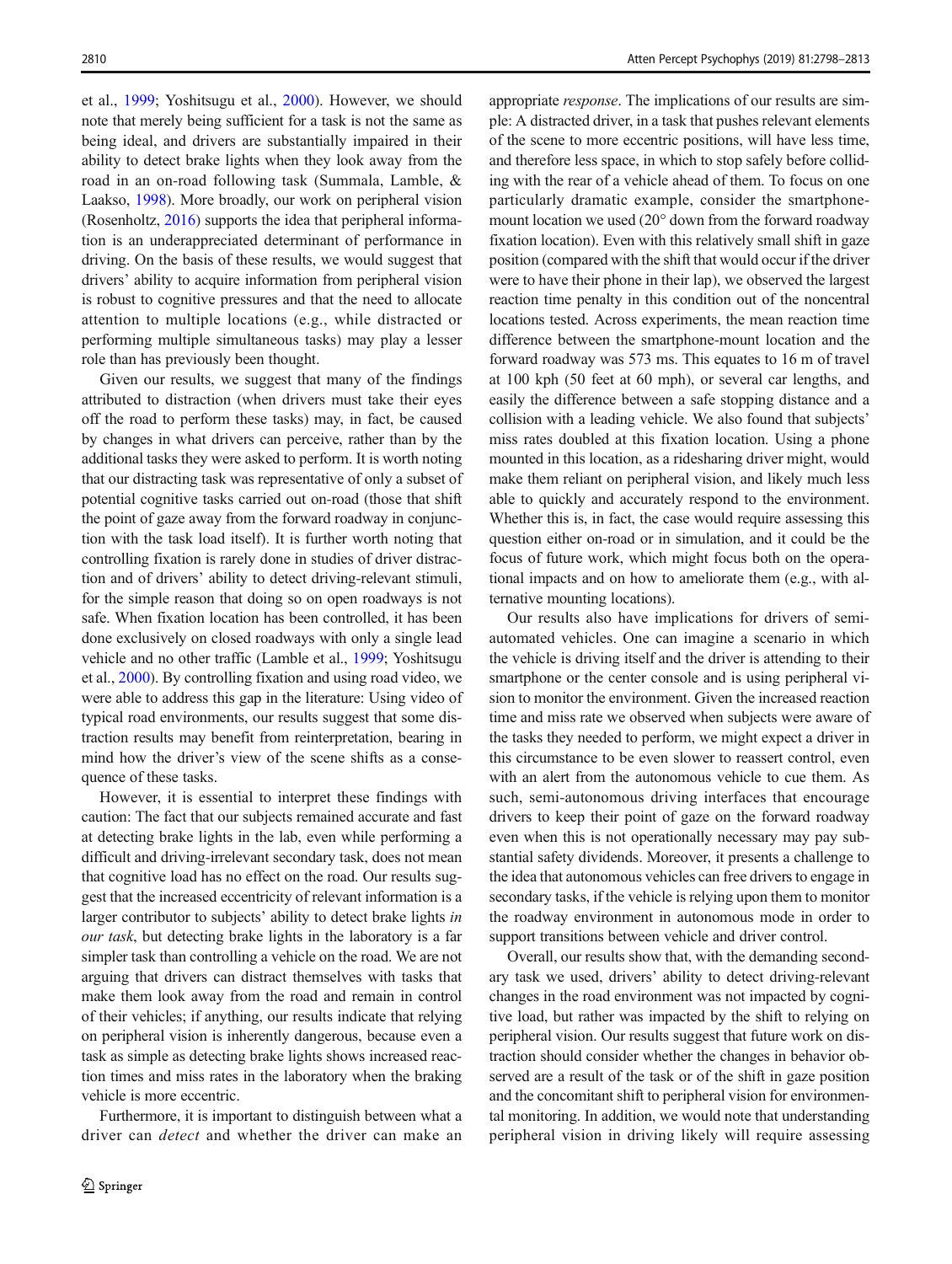<span id="page-14-0"></span>driving-relevant stimuli in the periphery, and that irrelevant tasks (such as the peripheral detection task), although they do probe perception, do not probe it in a task-relevant manner, which limits their usefulness. Distraction and increased cognitive load cannot and should not be discounted, but understanding what the driver can perceive while distracted, on the basis of where the driver has to look, is essential for ameliorating the effects of distraction and multitasking on the road.

Author note The authors thank an anonymous reviewer for a comment in the review process that led us to catch an error in the analysis we would otherwise have missed. Support for Experiment 1 was provided in part by the US Department of Transportation's Region I New England University Transportation Center at MIT and by the Toyota Class Action Settlement Safety Research and Education Program. The views and conclusions expressed are those of the authors and have not been sponsored, approved, or endorsed by Toyota or the plaintiffs' class counsel. Support for Experiment 2 was provided by the Toyota Research Institute/CSAIL Joint Research Center. B.W., B.D.S., A.K., B.R., and R.R. designed the experiment; B.W. and A.K. built the experiment; B.W. and B.D.S. collected the data; B.W., A.K., and B.D.S. analyzed the data; and B.W., B.D.S., A.K., B.R., and R.R. wrote the manuscript. These experiments were not preregistered, but the experimental code, stimuli, data, and analysis code are available on request from the corresponding author.

## **References**

- Alberti, C. F., Horowitz, T., Bronstad, P. M., & Bowers, A. R. (2014). Visual attention measures predict pedestrian detection in central field loss: A pilot study. PLoS ONE, 9, e89381. [https://doi.org/10.](https://doi.org/10.1371/journal.pone.0089381) [1371/journal.pone.0089381](https://doi.org/10.1371/journal.pone.0089381)
- Bian, Z., Kang, J., & Andersen, G. (2010). Changes in extent of spatial attention with increased workload in dual-task driving. Transportation Research Record: Journal of the Transportation Research Board, 2185, 8–14. <https://doi.org/10.3141/2185-02>
- Brainard, D. H. (1997). The Psychophysics Toolbox. Spatial Vision, 10, 433–436. <https://doi.org/10.1163/156856897X00357>
- Chan, H. S., & Courtney, A. J. (1998). Stimulus size scaling and foveal load as determinants of peripheral target detection. Ergonomics, 41, 1433–1452. <https://doi.org/10.1080/001401398186199>
- Chiang, D. P., Brooks, A. M., & Weir, D. H. (2001). An experimental study of destination entry with an example automobile navigation system (Technical article 2001-01-0810). Warrendale, PA: SAE International. <https://doi.org/10.4271/2001-01-0810>
- Cooper, J. M., Medeiros-Ward, N., & Strayer, D. L. (2013). The impact of eye movements and cognitive workload on lateral position variability in driving. Human Factors, 55, 1001–1014. [https://doi.org/10.](https://doi.org/10.1177/0018720813480177) [1177/0018720813480177](https://doi.org/10.1177/0018720813480177)
- Crundall, D., Underwood, G., & Chapman, P. (2002). Attending to the peripheral world while driving. Applied Cognitive Psychology, 16, 459–475. <https://doi.org/10.1002/acp.806>
- Drews, F. A., Yazdani, H., Godfrey, C. N., Cooper, J. M., & Strayer, D. L. (2009). Text messaging during simulated driving. Human Factors, 51, 762–770.
- Edwards, C. J., Caird, J. K., & Chisholm, S. L. (2008). The effect of driving experience on change blindness at intersections: Decision accuracy and eye movement results. Proceedings of the Human Factors and Ergonomics Society Annual Meeting, 52, 1243–1247. <https://doi.org/10.1177/154193120805201819>
- Gaspar, J. G., Ward, N., Neider, M. B., Crowell, J., Carbonari, R., Kaczmarski, H., … Loschky, L. C. (2016). Measuring the useful field of view during simulated driving with gaze-contingent displays. Human Factors, 58, 630–641. [https://doi.org/10.1177/](https://doi.org/10.1177/0018720816642092) [0018720816642092](https://doi.org/10.1177/0018720816642092)
- Hyman, I. E., Boss, S. M., Wise, B. M., McKenzie, K. E., & Caggiano, J. M. (2010). Did you see the unicycling clown? Inattentional blindness while walking and talking on a cell phone. Applied Cognitive Psychology, 24, 597–607.
- Ikeda, M., & Takeuchi, T. (1975). Influence of foveal load on the functional visual field. Perception and Psychophysics, 18, 255–260. <https://doi.org/10.3758/BF03199371>
- Kidd, D. G., Dobres, J., Reagan, I., Mehler, B., & Reimer, B. (2017). Considering visual–manual tasks performed during highway driving in the context of two different sets of guidelines for embedded invehicle electronic systems. Transportation Research Part F: Traffic Psychology and Behaviour, 47, 23–33. [https://doi.org/10.1016/j.trf.](https://doi.org/10.1016/j.trf.2017.04.002) [2017.04.002](https://doi.org/10.1016/j.trf.2017.04.002)
- Lamble, D., Laakso, M., & Summala, H. (1999). Detection thresholds in car following situations and peripheral vision: Implications for positioning of visually demanding in-car displays. Ergonomics, 42, 807–815.
- Lee, J., Mehler, B., Reimer, B., & Coughlin, J. F. (2016). Sensation seeking and drivers' glance behavior while engaging in a secondary task. Proceedings of the Human Factors and Ergonomics Society Annual Meeting, 60, 1864–1868. [https://doi.org/10.1177/](https://doi.org/10.1177/1541931213601425) [1541931213601425](https://doi.org/10.1177/1541931213601425)
- Mack, A., & Rock, I. (1998). Inattentional blindness. Cambridge: MIT **Press**
- Mackworth, N. H. (1965). Visual noise causes tunnel vision. Psychonomic Science, 3, 67–68. [https://doi.org/10.3758/](https://doi.org/10.3758/BF03343023) [BF03343023](https://doi.org/10.3758/BF03343023)
- Martens, M. H., & van Winsum, W. (2000). Measuring distraction: The peripheral detection task (Online article). Retrieved from [https://bit.](https://bit.ly/2FbZZ7N) [ly/2FbZZ7N](https://bit.ly/2FbZZ7N)
- McWilliams, T., Reimer, B., Mehler, B., & Dobres, J. (2015). Effects of age and smartphone experience on driver behavior during address entry: A comparison between a Samsung Galaxy and Apple iPhone. In AutomotiveUI '15: Proceedings of the 7th International Conference on Automotive User Interfaces and Interactive Vehicular Applications (pp. 150–153). New York: ACM Press. <https://doi.org/10.1145/2799250.2799275>
- Miura, T. (1986). Coping with situational demands: A study of eye movements and peripheral visual performance. In A. G. Gale, M. Freeman, C. Haslegrave, P. Smith, & S. Taylor (Eds.), Vision in vehicles I Vol. 2, pp. 205–216). Amsterdam, The Netherlands: North-Holland.
- Mourant, R. R., & Rockwell, T. H. (1972). Strategies of visual search by novice and experienced drivers. *Human Factors*, 14, 325–335.
- Neisser, U., & Becklen, R. (1975). Selective looking: Attending to visually specified events. Cognitive Psychology, 7, 480–494. [https://doi.](https://doi.org/10.1016/0010-0285(75)90019-5) [org/10.1016/0010-0285\(75\)90019-5](https://doi.org/10.1016/0010-0285(75)90019-5)
- Nunes, L., & Recarte, M. A. (2002). Cognitive demands of hands-freephone conversation while driving. Transportation Research Part F: Traffic Psychology and Behaviour, 5, 133–144. [https://doi.org/10.](https://doi.org/10.1016/S1369-8478(02)00012-8) [1016/S1369-8478\(02\)00012-8](https://doi.org/10.1016/S1369-8478(02)00012-8)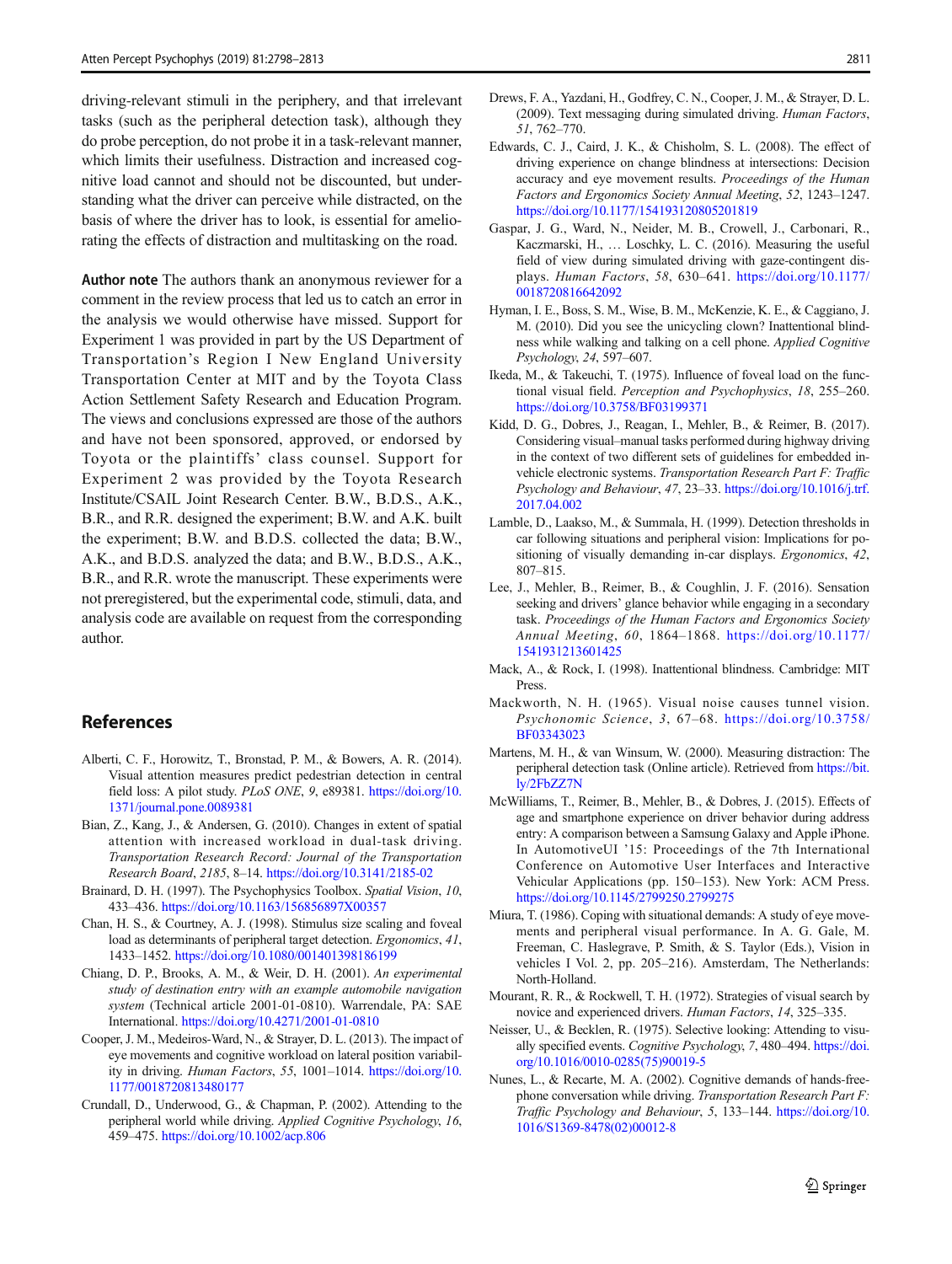- <span id="page-15-0"></span>Pelli, D. G. (1997). The VideoToolbox software for visual psychophysics: Transforming numbers into movies. Spatial Vision, 10, 437–442. <https://doi.org/10.1163/156856897X00366>
- Reimer, B. (2009). Impact of cognitive task complexity on drivers' visual tunneling. Transportation Research Record: Journal of the Transportation Research Board, 2138, 13–19. [https://doi.org/10.](https://doi.org/10.3141/2138-03) [3141/2138-03](https://doi.org/10.3141/2138-03)
- Reimer, B., Mehler, B., & Donmez, B. (2014). A study of young adults examining phone dialing while driving using a touchscreen versus a button style flip-phone. Transportation Research Part F: Traffic Psychology and Behaviour, 23, 57–68. [https://doi.org/10.1016/j.trf.](https://doi.org/10.1016/j.trf.2013.12.017) [2013.12.017](https://doi.org/10.1016/j.trf.2013.12.017)
- Reimer, B., Mehler, B., Reagan, I., Kidd, D., & Dobres, J. (2016). Multimodal demands of a smartphone used to place calls and enter addresses during highway driving relative to two embedded systems. Ergonomics, 59, 1565–1585. [https://doi.org/10.1080/00140139.](https://doi.org/10.1080/00140139.2016.1154189) [2016.1154189](https://doi.org/10.1080/00140139.2016.1154189)
- Reimer, B., Mehler, B., Wang, Y., & Coughlin, J. F. (2012). A field study on the impact of variations in short-term memory demands on drivers' visual attention and driving performance across three age groups. Human Factors, 54, 454–468. [https://doi.org/10.1177/](https://doi.org/10.1177/0018720812437274) [0018720812437274](https://doi.org/10.1177/0018720812437274)
- Rinalducci, E. J., Lassiter, D. L., MacArthur, M., Piersal, J., & Mitchell, L. K. (1989). Further experiments on the effects of foveal load on peripheral vision. Proceedings of the Human Factors Society Annual Meeting, 33, 1450–1453. [https://doi.org/10.1177/](https://doi.org/10.1177/154193128903302019) [154193128903302019](https://doi.org/10.1177/154193128903302019)
- Ringer, R. V., Throneburg, Z., Johnson, A. P., Kramer, A. F., & Loschky, L. C. (2016). Impairing the useful field of view in natural scenes: Tunnel vision versus general interference. Journal of Vision, 16(2), 7. <https://doi.org/10.1167/16.2.7>
- Rock, I., Linnett, C. M., Grant, P., & Mack, A. (1992). Perception without attention: Results of a new method. Cognitive Psychology, 24, 502– 534. [https://doi.org/10.1016/0010-0285\(92\)90017-v](https://doi.org/10.1016/0010-0285(92)90017-v)
- Rosenholtz, R. (2016). Capabilities and limitations of peripheral vision. Annual Review of Vision Science, 2, 437–457. [https://doi.org/10.](https://doi.org/10.1146/annurev-vision-082114-035733) [1146/annurev-vision-082114-035733](https://doi.org/10.1146/annurev-vision-082114-035733)
- Samost, A., Perlman, D., Domel, A. G., Reimer, B., Mehler, B., Mehler, A., … McWilliams, T. (2016). Comparing the relative impact of smartwatch and smartphone use while driving on workload, attention, and driving performance. Proceedings of the Human Factors and Ergonomics Society Annual Meeting, 59, 1602–1606. [https://](https://doi.org/10.1177/1541931215591347) [doi.org/10.1177/1541931215591347](https://doi.org/10.1177/1541931215591347)
- Sawyer, B. D., Finomore, V. S., Calvo, A., & Hancock, P. A. (2014). Google Glass: A driver distraction cause or cure? Psychological Science, 56, 1307-1321. [https://doi.org/10.1177/](https://doi.org/10.1177/0018720814555723) [0018720814555723](https://doi.org/10.1177/0018720814555723)
- Seaman, S., Lee, J., Seppelt, B., Angell, L., Mehler, B., & Reimer, B. (2017). It's all in the timing: Using the attend algorithm to assess texting in the nest naturalistic driving database. In Driving Assessment Conference 2017 (pp. 403–409). Iowa City, Iowa: University of Iowa. 10.17077/drivingassessment.1665
- Simons, D. J., & Chabris, C. F. (1999). Gorillas in our midst: Sustained inattentional blindness for dynamic events. Perception, 28, 1059– 1074. <https://doi.org/10.1068/p281059>
- Simons, D. J., & Levin, D. T. (1997). Change blindness. Trends in Cognitive Sciences, 1, 261–267. [https://doi.org/10.1016/S1364-](https://doi.org/10.1016/S1364-6613(97)01080-2) [6613\(97\)01080-2](https://doi.org/10.1016/S1364-6613(97)01080-2)
- Strayer, D. L., Cooper, J. M., & Drews, F. A. (2004). What do drivers fail to see when conversing on a cell phone? Proceedings of the Human Factors and Ergonomics Society Annual Meeting, 48, 2213–2217. <https://doi.org/10.1037/e577202012-002>
- Strayer, D. L., Cooper, J. M., Turrill, J., Coleman, J. R., & Hopman, R. J. (2016). Talking to your car can drive you to distraction. Cognitive Research: Principles and Implications, 1, 16. [https://doi.org/10.](https://doi.org/10.1186/s41235-016-0018-3) [1186/s41235-016-0018-3](https://doi.org/10.1186/s41235-016-0018-3)
- Strayer, D. L., & Drews, F. A. (2007). Cell-phone-induced driver distraction. Current Directions in Psychological Science, 16, 128–131. <https://doi.org/10.1111/j.1467-8721.2007.00489.x>
- Strayer, D. L., Drews, F. A., & Crouch, D. J. (2006). A comparison of the cell phone driver and the drunk driver. Human Factors, 48, 381– 391.
- Strayer, D. L., Drews, F. A., & Johnston, W. A. (2003). Cell phoneinduced failures of visual attention during simulated driving. Journal of Experimental Psychology: Applied, 9, 23–32. [https://](https://doi.org/10.1037/1076-898x.9.1.23) [doi.org/10.1037/1076-898x.9.1.23](https://doi.org/10.1037/1076-898x.9.1.23)
- Strayer, D. L., Turrill, J., Cooper, J. M., Coleman, J. R., Medeiros-Ward, N., & Biondi, F. (2015). Assessing cognitive distraction in the automobile. Human Factors, 57, 1300–1324. [https://doi.org/10.1177/](https://doi.org/10.1177/0018720815575149) [0018720815575149](https://doi.org/10.1177/0018720815575149)
- Summala, H., Lamble, D., & Laakso, M. (1998). Driving experience and perception of the lead car's braking when looking at in-car targets. Accident Analysis and Prevention, 30, 401–407.
- Tsai, Y.-F., Viirre, E., Strychacz, C., Chase, B., & Jung, T.-P. (2007). Task performance and eye activity: Predicting behavior relating to cognitive workload. Aviation, Space, and Environmental Medicine, 78, B176–B185.
- Tsimhoni, O., Smith, D., & Green, P. (2004). Address entry while driving: Speech recognition versus a touch-screen keyboard. Human Factors, 46, 600–610.
- VanRullen, R., Reddy, L., & Koch, C. (2004). Visual search and dual tasks reveal two distinct attentional resources. Journal of Cognitive Neuroscience, 16, 4-14. [https://doi.org/10.1162/](https://doi.org/10.1162/089892904322755502) [089892904322755502](https://doi.org/10.1162/089892904322755502)
- Victor, T., Bärgman, J., Boda, C.-N., Dozza, M., Engström, J., Flannagan, C., … Markkula, G. (2015). Analysis of naturalistic driving study data: Safer glances, driver inattention, and crash risk (SHRP 2 Safety Project S08A). Washington DC: Transportation Review Board. 10.17226/22297
- Victor, T. W., Harbluk, J. L., & Engström, J. A. (2005). Sensitivity of eyemovement measures to in-vehicle task difficulty. Transportation Research Part F: Traffic Psychology and Behaviour, 8, 167–190. <https://doi.org/10.1016/j.trf.2005.04.014>
- Watson, J. M., & Strayer, D. L. (2010). Supertaskers: Profiles in extraordinary multitasking ability. Psychonomic Bulletin & Review, 17, 479–485. <https://doi.org/10.3758/PBR.17.4.479>
- Wetzels, R., Matzke, D., Lee, M. D., Rouder, J. N., Iverson, G. J., & Wagenmakers, E.-J. (2011). Statistical evidence in experimental psychology: An empirical comparison using  $855$  t tests. Psychological Science, 6, 291–298. [https://doi.org/10.1177/](https://doi.org/10.1177/1745691611406923) [1745691611406923](https://doi.org/10.1177/1745691611406923)
- Wickens, C. D. (2002). Multiple resources and performance prediction. Theoretical Issues in Ergonomics Science, 3, 159–177. [https://doi.](https://doi.org/10.1080/14639220210123806) [org/10.1080/14639220210123806](https://doi.org/10.1080/14639220210123806)
- Williams, L. J. (1985). Tunnel vision induced by a foveal load manipulation. Human Factors, 27, 221–227.
- Williams, L. J. (1989). Foveal load affects the functional field of view. Human Performance, 2, 1–28. [https://doi.org/10.1207/](https://doi.org/10.1207/s15327043hup0201_1) [s15327043hup0201\\_1](https://doi.org/10.1207/s15327043hup0201_1)
- Williams, L. J. (2009). Peripheral target recognition and visual field narrowing in aviators and nonaviators. International Journal of Aviation Psychology, 5, 215–232. [https://doi.org/10.1207/](https://doi.org/10.1207/s15327108ijap0502_6) [s15327108ijap0502\\_6](https://doi.org/10.1207/s15327108ijap0502_6)
- Wolfe, B., Dobres, J., Rosenholtz, R., & Reimer, B. (2017). More than the useful field: Considering peripheral vision in driving. Applied Ergonomics, 65, 316–325. [https://doi.org/10.1016/j.apergo.2017.](https://doi.org/10.1016/j.apergo.2017.07.009) [07.009](https://doi.org/10.1016/j.apergo.2017.07.009)
- Yoshitsugu, N., Ito, T., & Asoh, T. (2000). JAMA's safety guideline on invehicle display systems (the study of monitor location of in-vehicle). Paper presented at the World Congress on Intelligent Systems, Turin, Italy. Retrieved from <https://trid.trb.org/view/726584>